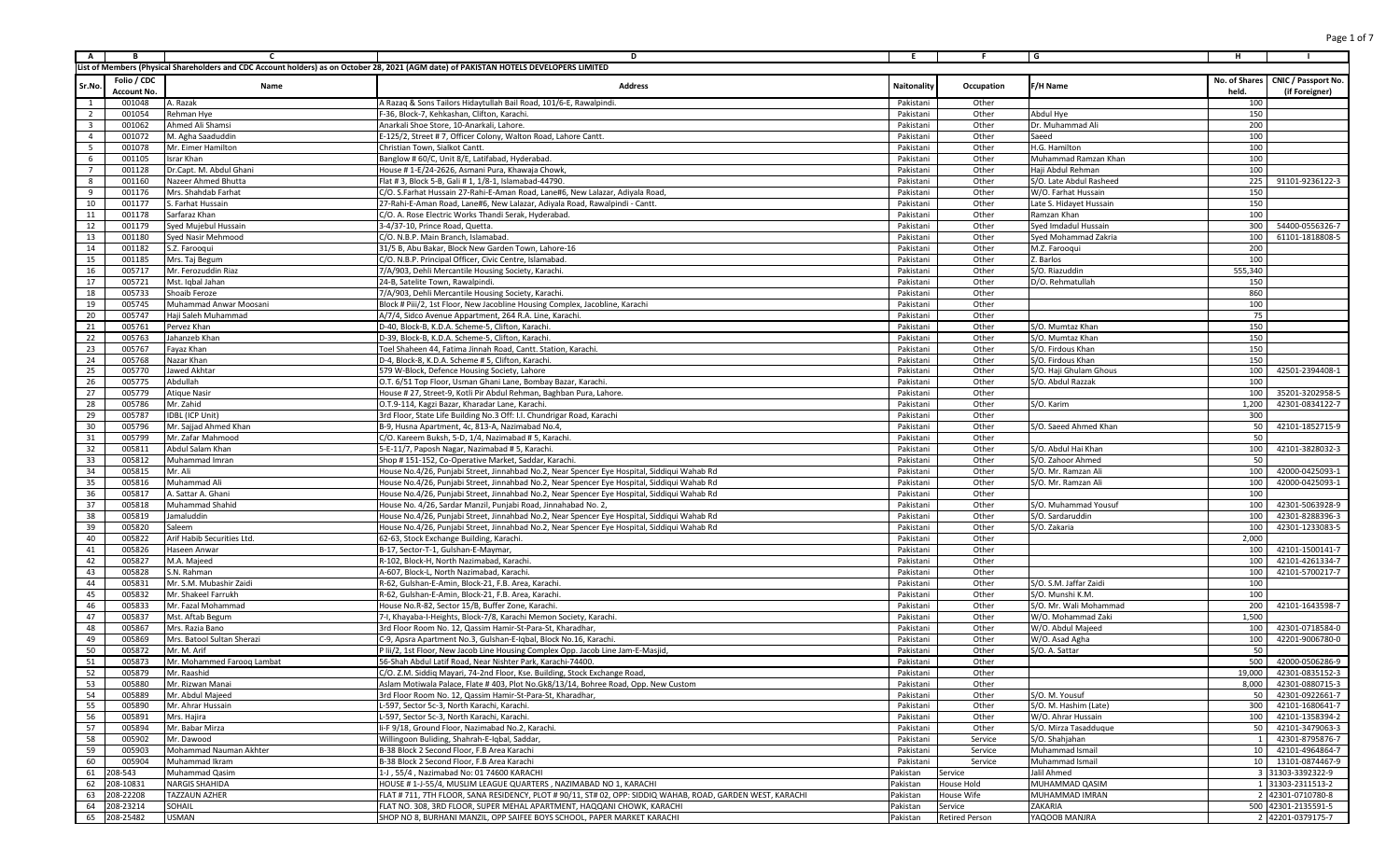| <b>A</b> | <b>B</b>           | C                                         | D                                                                                                                                       | E          |                       | G                           | н             |                         |
|----------|--------------------|-------------------------------------------|-----------------------------------------------------------------------------------------------------------------------------------------|------------|-----------------------|-----------------------------|---------------|-------------------------|
|          |                    |                                           | List of Members (Physical Shareholders and CDC Account holders) as on October 28, 2021 (AGM date) of PAKISTAN HOTELS DEVELOPERS LIMITED |            |                       |                             |               |                         |
|          | Folio / CDC        |                                           |                                                                                                                                         |            |                       |                             | No. of Shares | CNIC / Passport No.     |
| Sr.No    | <b>Account No.</b> | Name                                      | <b>Address</b>                                                                                                                          | Naitonalit | Occupation            | -/H Name                    | held.         | (if Foreigner)          |
| 66       | 208-26134          | MUHAMMAD ZEESHAN                          | 1-J, 55/4, NAZIMABAD NO: 01 KARACHI                                                                                                     | Pakistan   | Student               | MUHAMMAD QASIM              |               | 1 31303-2783256-9       |
| 67       | 208-28775          | <b>NARGIS SHAHIDA</b>                     | L-J , 55/4 , Nazimabad No: 01, KARACHI                                                                                                  | Pakistan   | House Wife            | Muhammad Qasim              |               | 1 31303-2311513-2       |
| 68       | 208-30250          | SHABANA                                   | PLOT # 965, MEMON COLONY, F. B AREA, BLOCK-3, KARACHI                                                                                   | Pakistan   | House Wife            | HAROON NOOR MOHAMMAD        |               | 1 42301-3681459-4       |
| 69       | 307-41792          | <b>AHMED SALMAN</b>                       | HOUSE # A-520, BLOCK # 5, GULSHAN-E-IQBAL, KARACHI                                                                                      | Pakistan   | Service               | MUHAMMAD YOUNUS             |               | 20,500 42201-7136483-7  |
|          | 70 307-66005       | KHAWAJA ZAHEER AHMED                      | 88-J, BLOCK-2, P.E.C.H.S., KARACHI KARACHI                                                                                              | Pakistan   | Business              | KHAWAJA NASEER AHMED        |               | 1 42201-4288290-9       |
|          | 71 307-117956      | MARIA                                     | A-16, AMIR HOUSE, 8/23, CIVIL LINE, FATIMA JINNAH ROAD, KARACH                                                                          | Pakistan   | Student               | <b>ABDUL MATEEN</b>         |               | 1 42301-5128075-2       |
| 72       | 307-130249         | PERSIS PERVEZ VARIAVA                     | HOUSE # 0-75, CYRUS MINWALLA COLONY, ZOR OASTRIAN CO-OPERATIVE HOUSING SOCIETY DH A, PHASE # 3, KARACHI                                 | Pakistan   | House Wife            | PERVEZ DARASHAW VARIAVA     |               | 24 42301-0818297-4      |
| 73       | 364-42877          | Wajiha Munir (6831)                       | HOUSE NO. 52B/II, KHAYABAN-E-SEHAR, NEAR LANE 12, PHASE VI, D. H. A., KARACHI                                                           | Pakistan   | House Wife            | Karim Mohammad Munir        |               | 15 42301-9027902-6      |
| 74       | 364-82527          | <b>BALEEGH HUSSAIN</b>                    | C-310, RUFI HEAVEN, BLOCK-13-D/2, GULSHAN-E-IQBAL, KARACHI                                                                              | Pakistan   | <b>Retired Person</b> | MUHAMMAD MAZHAR HUSSAIN     |               | 2 42201-9628664-1       |
| 75       | 364-104412         | ASIF ALI                                  | FLAT # 203, 2ND FLOOR, FLAC ARCADE, NEAR OMI HOSPITAL & IBA, JS BANK, M.A JINNAH ROAD, KARACHI                                          | Pakistan   | Student               | <b>HAMZA KHAN</b>           |               | 1 45402-4917947-1       |
| 76       | 364-119139         | <b>JSMAN ALI</b>                          | HOUSE NO.68/216, DARAKSHAW SOCIETY, KALA BOARD, MALIR KARACHI                                                                           | Pakistan   | Agriculturist         | MUHAMMAD ALI                |               | 95 42301-4957109-9      |
| 77       | 364-152999         | SYED ANWER ALAM                           | 297/2, FEDERAL "B" AREA, KARACHI                                                                                                        | Pakistan   | <b>Retired Person</b> | SYED KHURSHID ALAM          |               | 1 42101-6236397-7       |
| 78       | 364-179802         | MAQSOOD AHMED                             | B-223, BLOCK # 10, FEDERAL "B" AREA, KARACHI                                                                                            | Pakistan   | <b>Retired Person</b> | MUHAMMAD YOUSUF SHAREEF     |               | 1 911040-105896-7       |
| 79       | 364-197572         | FARHANA MOHAMMAD HANIF                    | FAYYAZ & BROTHER, N.P8/2, GHULAM HUSSAIN STREET, NEAR KHOYA GALI, JONA MARKET, KARACHI                                                  | Pakistan   | House Wife            | MOHAMMAD HANIF FATTANI      |               | 1 42301-3907226-2       |
| 80       | 364-201101         | ISHTIAQ HUSAIN                            | A-247, FIRST FLOOR, GULSHAN-E-IQBAL, BLOCK-3, KARACHI                                                                                   | Pakistan   | <b>Retired Person</b> | <b>SYED TAHIR HUSAIN</b>    |               | 1 42201-2323600-1       |
| 81       | 364-205821         | MOHAMMAD IMTIAZ UDDIN MALIK               | B-14, BLESSING PLAZA, BLOCK-K, NORTH NAZIMABAD, KARACH                                                                                  | Pakistan   | Retired Person        | MOHAMMAD ALLAUDDIN MALII    |               | 1 42101-1467647-9       |
| 82       | 364-209344         | SANA                                      | FAYYAZ & BROTHERS, N.P 8/2, KHOYA GALI, JUNA MARKET, KARACHI                                                                            | Pakistan   | House Wife            | MUHAMMAD FAYYAZ FATTAN      |               | 1 42301-7593251-2       |
| 83       | 364-209351         | HIRA MUHAMMAD HANIF FATTANI               | FAYYAZ & BROTHERS, N.P 8/2, KHOYA GALI, JUNA MARKET, KARACHI                                                                            | Pakistan   | House Wife            | MUHAMMAD HANIF FATTANI      |               | 1 42301-3126763-8       |
| 84       | 620-50125          | SYED EJAZ KALAM                           | H.NO.77/2, MUHALLA D.H.A. PHASE-6, KHAYA BAN-E-NISHAT DEFENCE KARACHI SOUTH KARACHI                                                     | Pakistan   | Retired Person        | SYED ABDUL KALAM            |               | 5 42301-1064645-9       |
| 85       | 1164-21122         | RAHUL                                     | MOHALLA NEAR CLOCK TOWER TEHSIL MIRPUR M ATHELO DISTRICT GHOTKI GHOTKI                                                                  | Pakistan   | Others                | SACHA NAND ALIAS HEMRAJ     |               | 8 45104-4275824-1       |
| 86       | 1339-2519          | ERUM BILWANI                              | HOUSE NO.72/1,5TH STREET, KHAYABAN-E-BADAR, PHASE-6, DHA, KARACHI. KARACHI                                                              | Pakistan   | House Wife            | AZNEEM BILWANI              |               | 95,000 42301-8678837-6  |
| 87       | 1339-5561          | AZNEEM BILWANI (P)                        | HOUSE NO.72/1,5TH STREET, KHAYABAN-E-BADAR,PHASE-6,DHA, KARACHI. KARACHI                                                                | Pakistan   | Business              | <b>ABDUL AZIZ</b>           |               | 23,300 42301-5585440-7  |
| 88       | 1339-11999         | MOHAMMAD IMRAN                            | FLAT NO.1, FATIMA SQUARE, NANAK WADA, CHAND BB ROAD, KARACHI. KARACHI                                                                   | Pakistan   | Service               | ABDUL RAZZAQ                |               | 500 42301-2377524-9     |
| 89       | 1339-16436         | MUHAMMAD IDREES                           | HOUSE NO.25/1,1ST COMMERCIAL LANE, PHASE-4, D.H.A., KARACHI                                                                             | Pakistan   | Service               | ABA ALI                     |               | 500 42301-8450730-7     |
| 90       | 1339-21196         | MUHAMMAD SAAD                             | HOUSE NO.123, QASIMABAD, LIAQUATABAD, KARACHI. KARACHI                                                                                  | Pakistan   | Service               | MAHFOOZ AHMAD               |               | 1 42101-5207170-3       |
| 91       | 1339-25999         | IMAD ZAHID NAGI                           | HOUSE NO.W-20,18TH STREET, DHA, PHASE-1, KARACHI                                                                                        | Pakistan   | Service               | ZAHID MAJEED NAGI           |               | 1,000 42301-0890105-3   |
| 92       | 1339-31146         | MUHAMMAD SALMAN NINI                      | OFFICE #.03, PLOT NO. 43-C, MAIN KHAYABAN-E-BUKHARI, PHASE-6, D.H.A, KARACHI                                                            | Pakistan   | Business              | MUHAMMAD HAROON NIN         |               | 500 42201-4059646-3     |
| 93       | 1339-32276         | RAJA HAMMAD MAJEED ABBASI                 | HOUSE NO.67/S,BLOCK-2, ALLAMA IQBAL ROAD, PECHS, KARACHI                                                                                | Pakistan   | Service               | ABDUL MAJEED ABBASI         |               | 1 42201-0735317-9       |
| 94       | 1339-39941         | MUHAMMAD ASHRAF SIDDIQU                   | HOUSE NO.168, USMANIA SOCIETY, NAZIMABAD, . KARACHI                                                                                     | Pakistan   | Service               | MUHAMMAD IBRAHIM            |               | 2,000 42000-0410379-3   |
| 95       | 1339-44438         | BILAL JANGDA                              | FLAT NO.27/1,BLOCK-3, DARUL AMAN SOCIETY , SHAHEED-E-MILLAT ROAD. KARACHI                                                               | Pakistan   | Service               | A RAZZAQUE                  |               | 2,000 42201-2682840-5   |
| 96       | 1651-16874         | <b>MRAN</b>                               | PLOT # NP 14/82, IMRAN GIFT HOUSE SHOP # 1, GHULAM HUSSAIN STREET JUNA MARKET KARACHI                                                   | Pakistan   | Business              | ALLAH DINA                  |               | 1 42301-8516202-3       |
| 97       | 1651-18102         | MUHAMMAD AHSAN                            | PLOT NO NP 14/82, IMRAN GIFT HOUSE SHOP NO 1, GHULAM HUSSAIN ROAD JUNA MARKET KARACHI                                                   | Pakistan   | <b>Business</b>       | ALLAH DINA                  |               | 1 42301-8611202-3       |
| 98       | 1651-20306         | SYED MUSTAFA HAIDER HAMDANI               | HOUSE NO D-258, NAVY HOUSING SCHEME, ZAMZAMA CLIFTON KARACHI                                                                            | Pakistan   | Service               | SYED TANVEER HAIDER HAMDANI |               | 10,000 42301-1114392-7  |
| 99       | 1651-20389         | MUHAMMAD FAIZAN FATTANI                   | FAYYAZ & BROTHER N-P 8/2, GHULAM HUSSAIN STRTEE, NEAR KHOYA GALI JUNA MARKET KARACHI                                                    | Pakistan   | <b>Business</b>       | MUHAMMAD HANIF FATTAN       |               | 2 42301-7382001-7       |
| 100      | 1651-21536         | MOHAMMAD FAYYAZ FATTAN                    | NP, 8/2, GHULAM HUSSAIN STREET, NEAR KHOYA GALI, JUNA MARKET KARACHI                                                                    | Pakistan   | <b>Business</b>       | MUHAMMAD HANIF FATTAN       |               | 2 42301-6154825-3       |
| 101      | 1826-17012         | FATIMA KAUSAR                             | A-16, AMIR HOUSE, 8/23, CIVIL LINE FATIMA JINNAH ROAD KARACHI                                                                           | Pakistan   | House Wife            | <b>ABDUL MATEEN</b>         |               | 5 42301-0851065-4       |
| 102      | 1826-31419         | NAJMA /                                   | H.NO# 444, AL SHUJA, BHADURABAD KARACHI                                                                                                 | Pakistan   | House Wife            | SHUJA UR REHMAN             |               | 4 42201-7191966-8       |
| 103      | 1826-62877         | SHAHID MOBEEN                             | H.NO# 523, STREET# 7, DHOKE CHIRAGH DIN QAZI ABAD RAWALPIND                                                                             | Pakistan   | Professiona           | FAQIR MUHAMMAD              |               | 500 37405-0584852-5     |
| 104      | 1826-72298         | TANVIR VAQAR /                            | HOUSE# 1131, STREET# 41, SECTOR# G-10/4, ISLAMABAD                                                                                      | Pakistan   | Service               | VAQAR AHMED                 |               | 1,000 61101-2155032-7   |
| 105      | 1826-74526         | MUHAMMAD AHMAD                            | SHOP# 2, FEROZE MARKET, MARRIOT ROAD, KARACHI                                                                                           | Pakistan   | <b>Business</b>       | SHAFIUDDIN                  |               | 1 42201-0767378-1       |
| 106      | 1826-77909         | ABDUR RAHMAN TARWALA /                    | 444, AL-SHUJA ALAMGIR ROAD, BAHADURABAD, KARACH                                                                                         | Pakistan   | Student               | SHUJA UR RAHMAN             |               | 12 42201-6879677-1      |
| 107      | 1826-84921         | MUHAMMAD SADIQ FAROOQI                    | HOUSE# B-137, BLOCK#15 NEAR EXPO CENTRE GULSHAN-E-IQBAL, KARACHI                                                                        | Pakistan   | Service               | MUHAMMAD MUSHTAQ FAROOQI    |               | 27 420000-390585-7      |
|          | 108 1826-104323    | MUHAMMAD USMAN AURANGZEB                  | HOUSE# 2622/3-IX, AL-RAHEEM COLONY, NISHTAR ROAD, MULTAN                                                                                | Pakistan   | <b>Business</b>       | MUHAMMAD AFZAL ANSARI       |               | 1,000 36302-0479039-5   |
| 109      | 1826-108472        | SYED MAHIR ALAM                           | A-19,3RD FLOOR,EXPRESS VIEW APPT BLOCK# 02 , STREET# 04,GULSHAN-E-IQBAL, KARACHI                                                        | Pakistan   | Service               | SYED MAZHAR ALAM            |               | 1,000 42101-5666653-3   |
| 110      | 1826-109785        | SYED MOBIN-UL-HAQ                         | HOUSE# B-52, BLOCK-C, SHAHRA-E-FAIZI, NORTH NAZIMABAD, KARACH                                                                           | Pakistan   | Professional          | SYED MOIN UL HAQ            |               | 1,000 42101-1879547-9   |
|          | 111 1826-160812    | MIRZA MUHAMMED ABDUL SAMAD BAIG           | SABA AVENUE HOUSE 3/1/1 PHASE 5 EXTENSIO N DHA KARACHI KARACHI                                                                          | Pakistan   | Service               | EELANI BAIG                 |               | 1 42201-0572646-9       |
|          | 112 2113-21        | <b>FIRST EQUITY MODARABA</b>              | 503 - 504. STOCK EXCHANGE BUILDING, KARACHI                                                                                             | Pakistan   | Not Applicable        |                             | 9,000         |                         |
|          | 113 2113-2084      | ALI MUHAMMAD                              | 1st Floor, Sultan Mansion, Adamjee Dawood Road, KARACH                                                                                  | Pakistan   | <b>Business</b>       | Umer Ali Muhammad           |               | 1,000 42201-4169850-9   |
|          | 114 2113-3504      | Nadeem Maqbool                            | 3rd Floor, The Cotton Exchange Bldg, I.I. Chundrigar Road, KARACHI                                                                      | Pakistan   | ndustrialist          | Maqbool Ahmad               |               | 2,500 42000-2235564-7   |
|          | 115 2113-3843      | APEX FINANCIAL SERVICES (PVT.) LIMITED    | B-1004,10th Floor, Lakson Square Building #3, Sarwar Shaheed Road KARACHI                                                               | Pakistan   | Joint Stock Company   |                             | 10,000        |                         |
|          | 116 2113-3850      | CAPITAL FINANCIAL SERVICES (PVT.) LIMITED | B-1004,10th Floor, Lakson Square Building # 3, Sarwar Shaheed Road KARACHI                                                              | Pakistan   | Joint Stock Company   |                             | 5,500         |                         |
|          | 117 3038-20549     | TABASSUM YUSUF DIWAN                      | C-16 AL RIAZ SOCIETY JUSTICE INAMULLAH- ROAD, NEXT TO JOKHIO CLINIC OFF SHAHEED MILLAT ROAD KARACHI                                     | Pakistan   | <b>House Wife</b>     | YUSUF DIWAN                 |               | 500 42201-9590053-6     |
|          | 118 3244-99100     | NASIR MASOOD BHATTI                       | HOUSE NO.272, BLOCK-L, STREET NO.4, PHASE 5, DHA, LAHORE                                                                                | Pakistan   | Professional          | <b>MASOOD AKHTAR BHATTI</b> |               | 5,500 36302-5567922-7   |
|          | 119 3244-116730    | <b>DANYAL NASIR</b>                       | EHSAN COLONY CHUNGI NO.1 SURAJ MIYANI RO AD HOUSE-43-A MULTAN MULTAN                                                                    | Pakistan   | Service               | NASIR MASOOD BHATTI         |               | 500 36302-1696126-1     |
|          | 120 3277-34        | MUHAMMAD ALTAF ABDUL GHANI                | 201,2ND,FLOOR,BAB-E-TABOOK BUILDING PLOT #14/66,CP BERAR SOCIETY,SHARFABAD ALAMGHIR ROAD KARACHI                                        | Pakistan   | Service               | ABDUL GHANI KASAM           |               | 1,000 42301-0881463-7   |
|          | 121 3277-202       | REHANA YOUSUF KODVAVI                     | BROADWAY APTT B3.3rd FLR.PLOT#15/227 BL-3 BIHAR MUSLIM CO-OP H.S BAHADUR SHAH ZAFAR RD.SHARFABAD KARACHI                                | Pakistan   | House Hold            | MOHAMMED YOUSUF KODVAVI     |               | 70 42301-5740568-8      |
|          | 122 3277-1536      | ASAD A. HABIB                             | 4TH FLOOR, UNITED BANK BUILDING I.I.CHUNDRIGAR ROAD KARACHI                                                                             | Pakistan   | <b>Business</b>       | ASGHAR G. HABIB             |               | 121 42201-0360631-3     |
|          | 123 3277-2043      | HUMAYUN WAHEED                            | S-31, LANE # 12, KHAYABAN-E-BADBAN, PHASE-4 DHA, KARACHI                                                                                | Pakistan   | <b>Business</b>       | ABDUL WAHEED                |               | 100 42201-1754148-7     |
|          | 124 3277-3499      | AKHTAR HUSSAIN                            | 520/2, SOOFI VILLAZ F.B. AREA KARACHI                                                                                                   | Pakistan   | <b>Business</b>       | MOHAMMAD HUSSAIN            |               | 1 42101-3196782-5       |
|          | 125 3277-3581      | MUHAMMAD NAZAKAT ALI KHAN                 | 402-RUBY CENTRE, TALPUR ROAD OPPOSITE CITY POST OFFICE 74000 KARACHI                                                                    | Pakistan   | <b>Business</b>       | MUHAMMAD NAFASAT ALI KHAN   |               | 1 42201-0922041-9       |
|          | 126 3277-4113      | A.GHAFFAR DAWOOD                          | 40, KARACHI MEMON COOP.H.SOCIETY BLOCK-7/8 KARACHI                                                                                      | Pakistan   | Professional          | DAWOOD                      |               | 1,500 42201-5735192-3   |
|          | 127 3277-10617     | <b>MUSTAFA HAYAT</b>                      | 106/1. TOWER 1. OYESTER VIEW RESIDENCE CLIFTION BLOCK-2. KARACHI                                                                        | Pakistan   | Service               | SHAIKH MOHAMMAD HAYAT       |               | 10 42301-5190062-9      |
|          | 128 3277-10902     | IRFANA GOHAR                              | FLATE NO. 100 7/70 SAUDAGAR ARCADE GROUND FLOOR NEAR GHAFAR KABAB DMCH SOCIETY BLOCK-3 KARACHI                                          | Pakistan   | House Wife            | MOHAMMAD SULTAN             |               | 2 42201-0431121-4       |
|          | 129 3277-11646     | WAQARUNNISA MOHSIN BAWEJA                 | HOUSE 8A 35B STREET KHAYABAN-E-MUHAFIZ DHA PHASE 6 KARACHI                                                                              | Pakistan   | House Hold            | MOHSIN F.BAWEJA             |               | 180,000 42201-4423150-0 |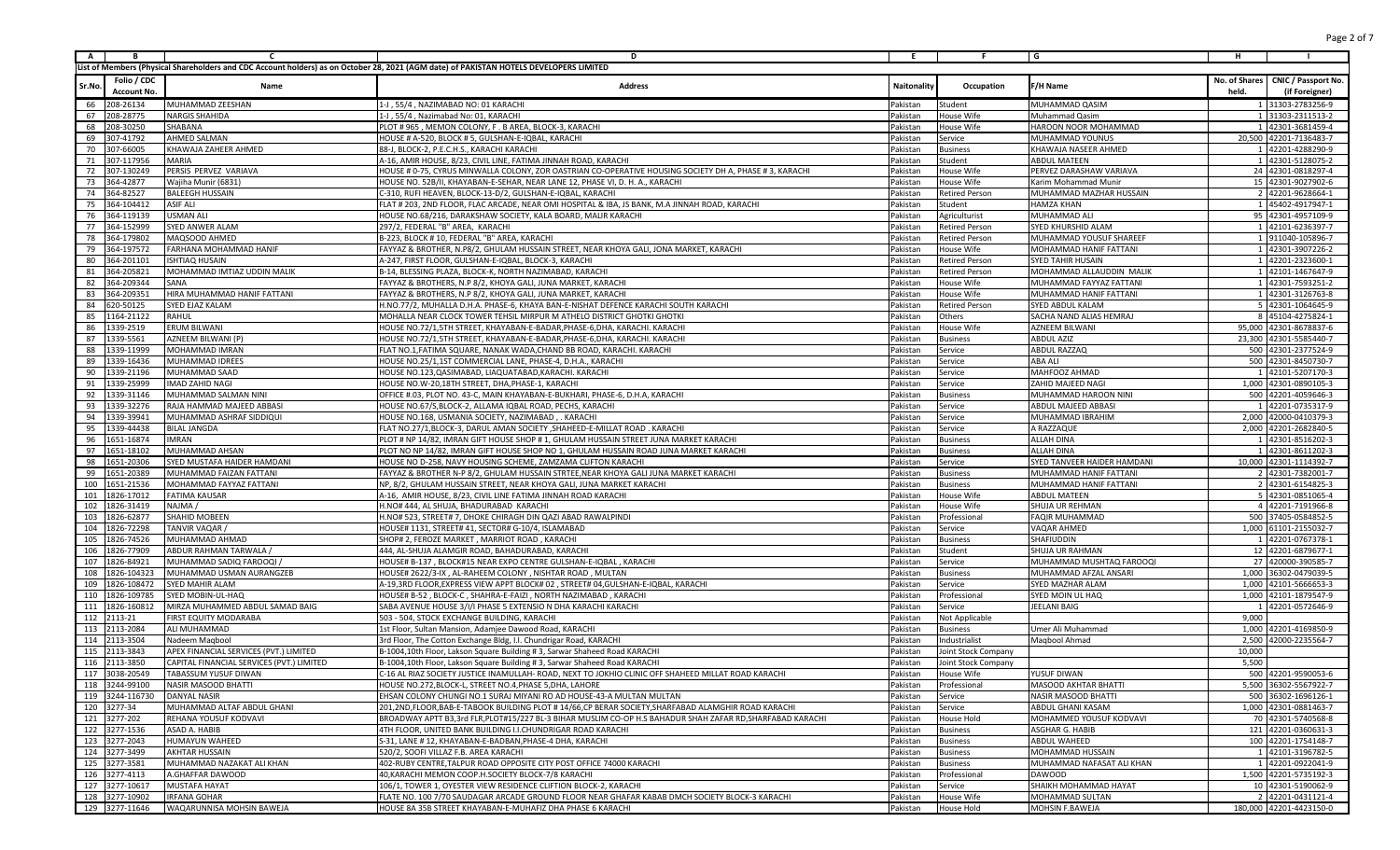| A,     | B                                 |                          | D                                                                                                                                       | E.          | F.                        | G                              | н.    |                                                       |
|--------|-----------------------------------|--------------------------|-----------------------------------------------------------------------------------------------------------------------------------------|-------------|---------------------------|--------------------------------|-------|-------------------------------------------------------|
|        |                                   |                          | List of Members (Physical Shareholders and CDC Account holders) as on October 28, 2021 (AGM date) of PAKISTAN HOTELS DEVELOPERS LIMITED |             |                           |                                |       |                                                       |
| Sr.No. | Folio / CDC<br><b>Account No.</b> | Name                     | <b>Address</b>                                                                                                                          | Naitonality | Occupation                | F/H Name                       | held. | No. of Shares   CNIC / Passport No.<br>(if Foreigner) |
|        | 130 3277-11937                    | MUHAMMED IQBAL           | FLAT NO.18, BARKAT MANSION, 4TH FLOOR QAZI AZIZ RD (BANTVA GALI) LYARI POSTAL CODE-75660 53- KARACHI                                    | Pakistan    | Service                   | ABDUL REHMAN                   |       | 1 42000-3316579-3                                     |
|        | 131 3277-12493                    | AMBREEN AAMIR            | C/O HAJI KHUDABUX AMIR UMAR 3RD FLOOR, COTTON EXCHANGE BLDG. I.I. CHUNDRIGAR ROA KARACHI                                                | Pakistan    | Service                   | AAMIR MAQBOOI                  |       | 175 42201-6637956-2                                   |
|        | 132 3277-12644                    | SHAIKH FEROZUDDIN BAWEJA | 21-KMCHS, UNION ROAD NO.16 KARACHI                                                                                                      | Pakistan    | <b>Business</b>           | SHAIKH FAYIAZUDDIN             |       | 5,468 42201-1596563-9                                 |
|        | 133 3277-12656                    | SHAHIDA PARVEEN          | 39-X-6, PECHS, KARACHI                                                                                                                  | Pakistan    | House Wife                | IQBAL UMAR                     |       | 125 42201-2798667-0                                   |
|        | 134 3277-13590                    | JAMAL UDDIN              | PLOT # 2/2,FLAT #808,8th FLR,PAINT HOUSE SAFA TOWER GHAZI TIMER MARKET,ABIGAT RD OFF NISHTER ROAD KARACHI                               | Pakistan    | Service                   | SARDAR UDDIN                   |       | 1 42301-8288396-3                                     |
| 135    | 3277-15164                        | ZAHEER BAWEJA            | 103 / II, 25TH STREET, KHAYABAN-E-MUHAFIZ PHASE-6, D.H.A KARACHI                                                                        | Pakistan    | Business                  | S.FEROZUDDIN BAWEJA            |       | 1,099,360 42201-8695087-3                             |
|        | 136 3277-15165                    | ZUBAIR-UDDIN BAWEJA      | REGENT PLAZA HOTEL MAIN SHAHRAH-E-FAISAL KARACHI                                                                                        | Pakistan    | Business                  | S.FEROZUDDIN BAWEJA            |       | 2,158,454 42201-5828598-9                             |
|        | 137 3277-15166                    | MUZAFFAR BAWEJA          | REGENT PLAZA HOTEL MAIN SHAHRAH-E-FAISAL KARACHI                                                                                        | Pakistan    | Business                  | S.FEROZUDDIN BAWEJA            |       | 1,658,454 42201-6861086-3                             |
| 138    | 3277-15167                        | S.MAHMOOD BAWEJA         | REGENT PLAZA HOTEL MAIN SHAHRAH-E-FAISAL KARACH                                                                                         | Pakistan    | Business                  | S.FEROZUDDIN BAWEJA            |       | 1,608,860 42201-0656707-1                             |
|        | 139 3277-15168                    | SHAIKH AAMIR BAWEJA      | REGENT PLAZA HOTEL MAIN SHAHRAH-E-FAISAL KARACHI                                                                                        | Pakistan    | <b>Business</b>           | S.FEROZUDDIN BAWEJA            |       | 1,322,360 42201-9932956-3                             |
|        | 140 3277-15212                    | SHIREEN AHAD             | H/503, CREEK VISTA APPARTMENT PHASE 8 D.H.A. KARACHI                                                                                    | Pakistan    | House Wife                | AHAD ABUL WALI                 |       | 622,437 42301-3751907-4                               |
| 141    | 3277-15214                        | MOHSIN FEROZUDDIN        | 14-C LANE 7 2nd FLOOR KHAYABAN-E-BOKHARI DHA PHASE-6 KARACHI                                                                            | Pakistan    | Business                  | S.FEROZUDDIN                   |       | 500,919 42201-1242650-7                               |
| 142    | 3277-15215                        | SHAIKH MANSOOR BAWEJA    | HOUSE NO.23 37 STREET KHAYABAN-E-MUHAFIZ PHASE VI DHA KARACHI                                                                           | Pakistan    | Business                  | S.FEROZUDDIN BAWEJA            |       | 101,000 42301-2637603-5                               |
|        | 143 3277-15288                    | SHAZIA JAMAL             | FLAT # 5 AMBER ARCADE SAHEED E MILLAT ROAD KARACHI                                                                                      | Pakistan    | House Wife                | JAMAL AHMED                    |       | 621,437 42201-5387904-0                               |
| 144    | 3277-18342                        | <b>NADIA ZAHEER</b>      | 103 / II, 25TH STREET, KHAYABAN-E-MUHAFIZ, PHASE-6, D.H.A, KARACHI                                                                      | Pakistan    | House Wife                | ZAHEER BAWEJA                  |       | 200,000 42301-2280378-4                               |
|        | 145 3277-18343                    | SHAHINA KHALID           | REGENT PLAZA HOTEL MAIN SHAHRAH-E-FAISAL KARACHI                                                                                        | Pakistan    | House Wife                | SHAIKH MOHAMMAD KHALID         |       | 624,937 42301-4192128-0                               |
|        | 146 3277-18344                    | SHAHIDA BEGUM            |                                                                                                                                         |             |                           |                                |       |                                                       |
| 147    | 3277-19060                        |                          | REGENT PLAZA HOTEL MAIN SHAHRAH-E-FAISAL KARACHI                                                                                        | Pakistan    | House Wife                | S.FEROZUDDIN BAWEJA            |       | 1,002,324 42201-7793621-0                             |
|        |                                   | ABDUL REHMAN AIZAZ       | H#37-Q/1 P.E.C.H.S, BLOCK-VI KARACHI                                                                                                    | Pakistan    | <b>Business Executive</b> | SHEIKH MUHAMMAD SAEED AKHTAR   |       | 14,000 42201-6275141-5                                |
| 148    | 3277-27101                        | NAFEESA DADA             | FLAT NO 3, FIRST FLOOR, RAHIMA SQUARE 327/2, BRITO ROAD, GARDEN EAST KARACHI                                                            | Pakistan    | House Wife                | YOUSUF DADA                    |       | 241 42201-0472960-0                                   |
|        | 149 3277-27352                    | RIZWAN IQBAL UMER        | C/O HAJI KHUDABUX AMIR UMAR 3RD FLOOR COTTON EXCHANGE BUILDING KARACHI                                                                  | Pakistan    | Professional              | IQBAL UMAR                     |       | 350 42201-0347348-3                                   |
| 150    | 3277-27466                        | FOAAD AHMAD TAHIF        | 81 OLD SCHOOL PLACE, CROYDON, CR0 4GA United Kingdom                                                                                    | Pakistan    | Student                   | <b>DAUD AHMAD TAHIR</b>        |       | 10 42201-6744953-7                                    |
| 151    | 3277-31566                        | MUHAMMAD HANIF           | FLAT# D-18 SHALIMAR GARDENS G.H QASIM ROAD GARDEN WEST KARACHI                                                                          | Pakistan    | House Hold                | <b>ABDUL MAJEED</b>            |       | 1 42301-7608578-3                                     |
|        | 152 3277-31916                    | MASROOR FEROZ BAWEJA     | FLAT NO.1203, BLOCK-E, CREEK VISTA APARTMENT, PHASE-8, DHA, KARACHI                                                                     | Pakistan    | Others                    | SHAIKH FEROZUDDIN              |       | 1,456,360 42201-8514760-7                             |
|        | 153 3277-34497                    | FARIDA                   | HOUSE NO.A-215 SBCHS SOCIETY BLOCK-12 GULISTAN-E-JOHAR KARACHI                                                                          | Pakistan    | House Hold                | <b>JSMAN</b>                   |       | 1 42301-8142682-2                                     |
|        | 154 3277-35144                    | SALEEM                   | 3RD FLOOR QASR-E-UMER BLDG MUSA LANE# 3 POSTEL CODE-75660 KARACHI                                                                       | Pakistan    | <b>Retired Person</b>     | YOUSUF                         |       | 1 42301-2561908-7                                     |
|        | 155 3277-37408                    | MUHAMMAD ASIF KHAN       | A-1/2, MAYMAR ARCADE BLOCK 16, GULSHAN-E-IQBAL POST CODE-75300 KARACHI                                                                  | Pakistan    | <b>Business Executive</b> | RIFAT ALI KHAN                 |       | 500 42201-6304928-5                                   |
|        | 156 3277-41419                    | MOHAMMAD SHAHID          | TAQI CENTER,FLAT NO.105,1ST FLOOR SHELDON RD,NISHTER RD,OPP.KMC GROUND VIPGATE PLT#R.1/8/1 KARACHI                                      | Pakistan    | Service                   | MOHAMMAD ASHRAF                |       | 1 42301-7601817-7                                     |
|        | 157 3277-45657                    | SYED EHTRAM HUSAIN RIZVI | N-5, FIVE STAR LUXURY APARTMENTS BLOCK 14, GULSHAN-E-IQBAL 75300. KARACHI                                                               | Pakistan    | <b>Retired Person</b>     | SYED IQBAL HUSAIN RIZVI        |       | 168 42201-0441302-1                                   |
|        | 158 3277-45976                    | <b>BUSHRA ERUM</b>       | HOUSE NO.1/4, BEHAR COLONY OFF JAMSHED ROAD NO.2 KARACHI                                                                                | Pakistan    | House Wife                | <b>NASEER AHMED</b>            |       | 1,000 42201-0366998-2                                 |
|        | 159 3277-46696                    | IMRAN                    | PLOT NO. NP 14/82 IMRAN GIFT HOUSE SHOP NO.1 GHULAM HUSSAIN STREET JUNA MARKET KARACHI                                                  | Pakistan    | Service                   | ALLAHDINA                      |       | 5 42301-8516202-3                                     |
| 160    | 3277-48523                        | ZOHRA                    | ROOM NO.3 RAFIQ BUILDING G.K 7/45 KHARADAR KARACHI                                                                                      | Pakistan    | House Hold                | <b>ABOOBAKR</b>                |       | 500 42301-0765560-0                                   |
|        | 161 3277-49237                    | <b>HUNAIN</b>            | FLAT NO.A/605,6TH FLOOR,PLOT FT 3/9, SENDS VIEW,BLOCK-A, FRERE TOWN, KARACHI                                                            | Pakistan    | Service                   | ABUBAKAR                       |       | 3 42301-1040646-7                                     |
|        | 162 3277-61952                    | SABIHA KHATOON           | HOUSE NO. A-344, BLOCK-15 GULISTAN-E-JOHAR KARACHI                                                                                      | Pakistan    | House Wife                | SYED MUHAMMAD ASHFAQ           |       | 1 42201-0668666-0                                     |
| 163    | 3277-64359                        | MANSHA IQBAL             | A-573, BLOCK-C NORTH NAZIMABAD KARACHI                                                                                                  | Pakistan    | <b>Business</b>           | MOHAMMED IQBAI                 |       | 8 42101-0376881-3                                     |
|        | 164 3277-64601                    | HOOR BAI IMRAN           | 505, MUHAMMADI PRIDE, POLICE CHOWKI, PAKISTAN CHOWK, KARACHI                                                                            | Pakistan    | House Wife                | IMRAN                          |       | 500 42201-0544299-4                                   |
|        | 165 3277-65235                    | MUHAMMAD SOHAIL          | H.NO. L-69, ST 19/1, SECTOR 33-C KORANGI NO. 2 1/2 POSTAL CODE-74900, KARACHI                                                           | Pakistan    | Service                   | MUHAMMAD SIDDIQ                |       | 1 42201-0333305-7                                     |
| 166    | 3277-66406                        | MOHAMMAD IDREES          | FLAT NO.215,2ND FLOOR, PLOT NO. 213/1 BANTWA HOUSE, P.O. AZAM NAGAR LIAQUATABAD, KARACH                                                 | Pakistan    | Service                   | <b>ABDUS SATTAR</b>            |       | 150 42101-9860751-9                                   |
| 167    | 3277-66867                        | <b>IZHAR HUSSAIN</b>     | L-597, SECTOR 5C-3 NORTH KARACHI KARACHI                                                                                                | Pakistan    | Service                   | MOHAMMAD HASHIM                |       | 1,500 42101-0876651-3                                 |
|        | 168 3277-75029                    | MUDABBIR MUZAFFAR BAWEJA | 195/2, REGENT PLAZA HOTEL, MAIN SHAHRAH-E-FAISAL, KARACHI                                                                               | Pakistan    | Student                   | MUZAFFAR BAWEJA                |       | 300,000 42201-2345925-7                               |
| 169    | 3277-75849                        | <b>ABDUL RAUF</b>        | 604 HIMANI CENTRE, BOTEL GALI OPP. AL ABBAS BAKERY, SHAHRA-E-LIAQUAT KARACHI                                                            | Pakistan    | Professional              | <b>ISMAIL</b>                  |       | 2 42301-2563483-5                                     |
|        | 170 3277-76994                    | HUMA INAM RAHMANI        | 42/II,18TH STREET KHYABAN-E-MUJAHID, PHASE-V, D.H.A. KARACHI                                                                            | Pakistan    | House Wife                | INAM UL IKRAM RAHMANI          |       | 40,000 42301-8063089-6                                |
|        | 171 3277-78404                    | HASSAN M BAWEJA          | C/O SUCCESS FACTOR, SUITE 8 & 9, AMBER TOWERS, BLOCK-6, PECHS KARACHI                                                                   | Pakistan    | Business Executive        | MOHSIN FEROZUDDIN BAWEJA       |       | 328,314 423019-837885-3                               |
|        | 172 3277-79496                    | <b>FAZAL AHMED</b>       | 15th SHABBIRABAD APPARTMENT SHABBIRABAD BLOCK-A,4th FLOOR SHAHEED-E-MILLAT RD KARACHI                                                   | Pakistan    | <b>Business</b>           | ATA-UR-REHMAN                  |       | 30 42201-8187602-1                                    |
|        | 173 3277-79898                    | <b>AMAN AHMED</b>        | HOUSE # D-39, K.D.A. SCHEME # 1, KARACHI                                                                                                | Pakistan    | <b>Business</b>           | <b>IMTIAZ AHMED</b>            |       | 500 42000-4811581-7                                   |
|        | 174 3277-80447                    | MUHAMMAD ALI KHAN        | FLAT#301 3rd FLOOR TAQI CENTRE NEAR KMC FOOTBALL GRND,SHELDON ROAD NEAR NISHTAR RD KARACHI                                              | Pakistan    | Service                   | MUHAMMAD YOUSUF KHAN           |       | 5 42301-9892962-9                                     |
|        | 175 3277-80629                    | RAFAT ARA                | L-597 SECTOR 5C-3 NORTH KARACHI KARACHI                                                                                                 | Pakistan    | Service                   | MUHAMMAD HASHIM                |       | 1 42101-1568402-0                                     |
|        | 176 3277-81516                    | FAIZA                    | TAQI CENTER, 105, 1ST FLR,SHELDON ROAD NISHTER ROAD, OPP KMC,GROUND VIP GATE, POST CODE-74200 KARACHI                                   | Pakistan    | House Wife                | MOHAMMAD SHAHID                |       | 1 42301-7389733-0                                     |
|        | 177 3277-81951                    | ANEEQ AHMED              | FLAT # H-503, CREEK VISTA APARTMENT, PHASE-8, DHA, KARACHI                                                                              | Pakistan    | Student                   | SHAIKH SHAMIM AHMED            |       | 8,765 42301-5263953-7                                 |
|        | 178 3277-83311                    | MUHAMMAD AZAM            | FLAT#29-30, 1ST FLOOR, BLOCK-F, SHEESH MAHAL, NEAR HAKANI CHOWK, OPP I.I CHUNDRIGAR ROAD KARACHI                                        | Pakistan    | Student                   | AHMED ABDULLAH                 |       | 12 42301-9265472-9                                    |
|        | 179 3277-83500                    | <b>BILQUIS BANO</b>      | FLAT#401, PEARL APPARTMENT, PLOT#FT/231, MCNEAL ROAD, FRERE TOWN, CLIFTON, KARACHI                                                      | Pakistan    | House Wife                | JAN MUHAMMED                   |       | 400 42201-3121046-8                                   |
|        | 180 3277-84132                    | MOHAMMAD ABDUL MAJEED    | R-102, BLOCK-H, NORTH NAZIMABAD KARACHI                                                                                                 | Pakistan    | Service                   | GHULAM MOHAMMAD                |       | 500 42101-4261334-7                                   |
|        | 181 3277-84477                    | USMAN ALI                | 68/216, DARAKSHAN SOCIETY KALA BOARD, MALIR KARACHI                                                                                     | Pakistan    |                           |                                |       |                                                       |
|        | 182 3277-85066                    | <b>RUBINA</b>            | FLAT 101, SURYA RESIDENCY, 153-S, BLOCK-2, SIR SYED AHMED ROAD P.E.C.H.S., KARACHI                                                      | Pakistan    | <b>Business</b>           | MUHAMMAD ALI<br>MOHAMMED HANIF |       | 2 42301-4957109-9<br>1,000 42201-0238166-0            |
|        | 183 3277-85296                    | UZMA                     | C-48, BLOCK-N NORTH NAZIMABAD KARACHI                                                                                                   | Pakistan    | House Wife                | MOHAMMED IQBAL                 |       | 300 42000-0464177-6                                   |
|        | 184 3277-86278                    | SAMINA MANSOOR BAWEJA    | HOUSE NO.23 37 STREET KHAYABAN-E-MUHAFIZ PHASE VI DHA KARACHI                                                                           | Pakistan    | Service                   | MANSOOR FEROZUDDIN BAWEJA      |       | 1,328,360 42301-0761623-6                             |
|        |                                   | DILAWAR HUSSIEN          |                                                                                                                                         |             | House Wife                |                                |       |                                                       |
|        | 185 3277-87254                    |                          | 266-M, BLOCK-6, P.E.C.H.S., KARACHI                                                                                                     | Pakistan    | <b>Business</b>           | <b>ABDUL KADEER (LATE)</b>     |       | 28,500 42301-8434822-1                                |
|        | 186 3277-91538                    | GHULAM MURTAZA MEMON     | PLOT NO.95-C, FLAT NO.102 IST FLOOR 9TH COMMERCIAL STREET PHASE IV, DHA KARACHI                                                         | Pakistan    | Retired Person            | <b>GHULAM RASOOL MEMON</b>     |       | 1,000 42201-9413643-9                                 |
|        | 187 3277-92358                    | ALI MUHAMMAD             | FLAT# C-301, HEAVEN PRIDE, PLOT# 673/1, FATIMA JINNAH COLONY# 3, JAMSHED ROAD, KARACHI                                                  | Pakistan    | <b>Retired Person</b>     | MUHAMMAD IBRAHIM               |       | 250 42000-8809937-7                                   |
| 188    | 3277-92545                        | DAUD AHMAD TAHIR         | 81 OLD SCHOOL PLACE, CROYDON, CR0 4GA United Kingdom                                                                                    | Pakistan    | <b>Retired Person</b>     | <b>SULTAN AHMAD TAHIR</b>      |       | 40 42201-4741135-9                                    |
|        | 189 3277-93553                    | <b>NOREEN KHAWER</b>     | HOUSE NO.08 POPULAR AVENUE OFF KHAYBAN-E-SEHAR DHA PHASE-6 KARACHI                                                                      | Pakistan    | Professional              | KHAWER SALEEM                  |       | 175 42301-0285953-4                                   |
|        | 190 3277-96777                    | MUHAMMAD MOEEN           | MOBIL HOUSE MACHI MIANI ROAD NO.1, KHARADAR, KARACHI                                                                                    | Pakistan    | <b>Business</b>           | HAJI ANWAR UR REHMAN           |       | 4,500 42201-0386428-1                                 |
|        | 191 3277-98788                    | AQEEL AHMED              | H # 164.AREA C-I. LANDHI NO.1. KARACHI                                                                                                  | Pakistan    | Service                   | <b>MUNNAN KHAN</b>             |       | 1 42201-0636438-3                                     |
|        | 192 3277-99667                    | AMTUL HASEEN BAWEJA      | HOUSE# 44, KHAYABAN-E-BADAR, PHASE-5, DHA, KARACHI                                                                                      | Pakistan    | <b>Business Executive</b> | S MEHMOOD BAWEJA               |       | 405,000 42201-7563525-6                               |
|        | 193 3277-99680                    | ASMA MEHMOOD BAWEJA      | 44, KHAYABAN-E-BADAR, DHA, PHASE 5, KARACHI                                                                                             | Pakistan    | House Wife                | S. MEHMOOD BAWEJA              |       | 242,500 42201-0561813-6                               |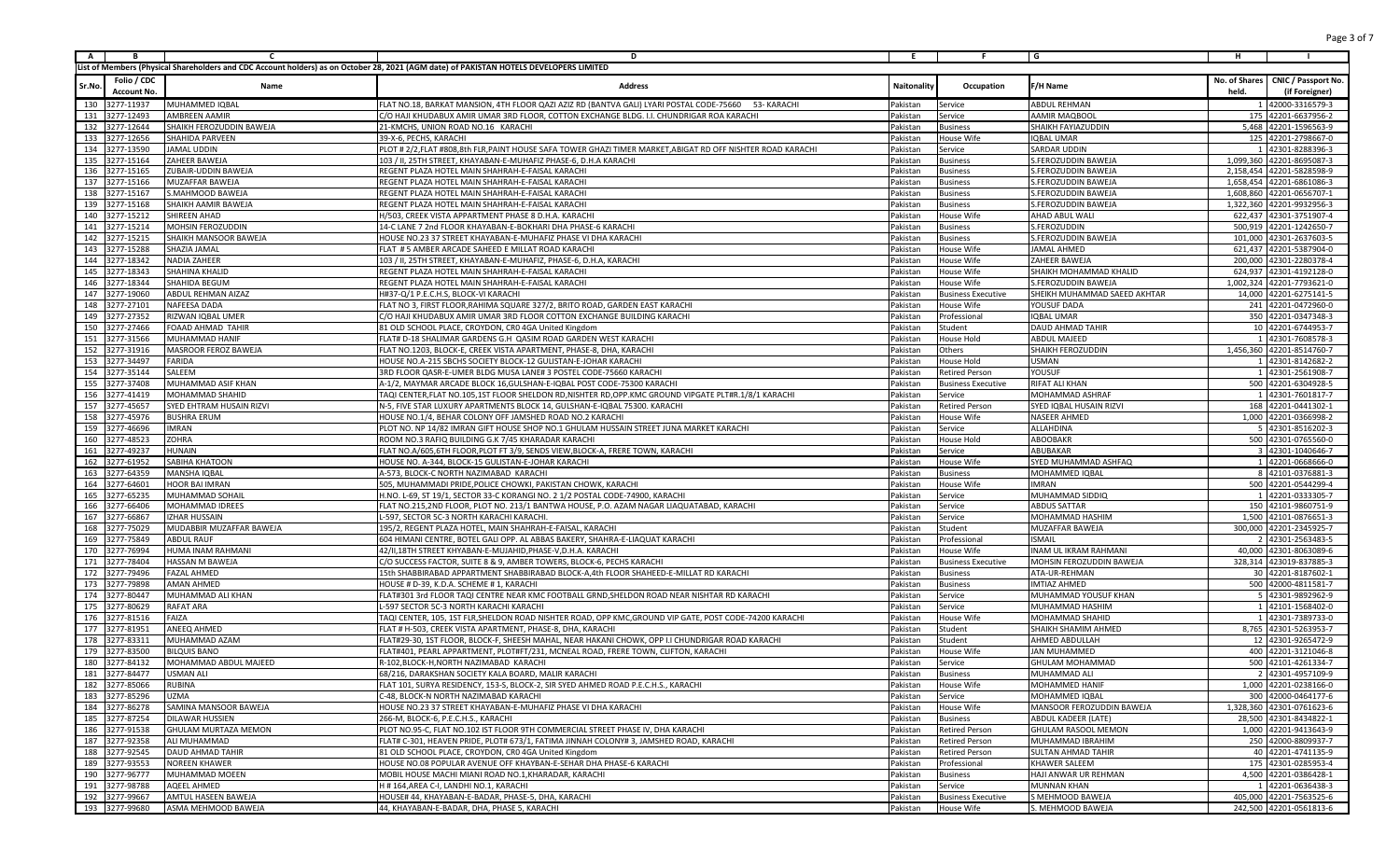| A                |                    | C                            | D                                                                                                                                       | Ε.          |                       | G                         | н     |                                     |
|------------------|--------------------|------------------------------|-----------------------------------------------------------------------------------------------------------------------------------------|-------------|-----------------------|---------------------------|-------|-------------------------------------|
|                  |                    |                              | List of Members (Physical Shareholders and CDC Account holders) as on October 28, 2021 (AGM date) of PAKISTAN HOTELS DEVELOPERS LIMITED |             |                       |                           |       |                                     |
|                  | Folio / CDC        |                              |                                                                                                                                         |             |                       |                           |       | No. of Shares   CNIC / Passport No. |
| Sr.Nc            | <b>Account No.</b> | Name                         | <b>Address</b>                                                                                                                          | Naitonality | Occupation            | F/H Name                  | held. | (if Foreigner)                      |
| 194              | 3277-99865         | <b>ABDUL RAHIM</b>           | 704, KHADIJA TOWER, COMMERCIAL 11/5, BLOCK-2, CLIFTON, KARACHI                                                                          | Pakistan    | <b>Business</b>       | <b>KASSAM ALI</b>         |       | 273,000 42301-0893275-9             |
| 195              | 3277-101117        | <b>IMRAN REHMAN MEMON</b>    | HOUSE NO.C-1, BLOCK-17, NEAR FARAN CLUB, GULSHAN-E-IQBAL, KARACHI                                                                       | Pakistan    | <b>Business</b>       | ABDUL REHAMAN MEMON       |       | 500 42201-2142624-5                 |
| 196              | 3277-101869        | AMIR SADIQ                   | 25-D CENTRAL GOVT OFFICERS COLONY GARDEN EAST KARACHI                                                                                   | Pakistan    | Service               | MUHAMMAD SADIQ(LATE)      |       | 1 42201-0610204-5                   |
| 197              | 3277-106090        | MUHAMMAD BASHEER TABBA       | 5-MARIUM MANZIL , 168, C.P BERAR C.H SOCIETY BLOCK 7/8 POST CODE 74800 KARACHI                                                          | Pakistan    | Business              | MUHAMMAD HANIF TABBA      |       | 100 42000-3965610-5                 |
| 198              | 3277-107351        | SYED ARIF UR REHMAN          | HOUSE # C-75, BLOCK 9, GULSHAN-E-IQBAL KARACHI                                                                                          | Pakistan    | Service               | SYED LATIF UR REHMAN      |       | 8,000 42201-6279101-9               |
| 199              | 3277-108712        | SAFIA                        | TAQI CENTER 105,1ST FLOOR, SHELDON ROAD NISHTER ROAD, OPP KMC GROUND, VIP GATE POST CODE 74200 KARACHI                                  | Pakistan    | Student               | MUHAMMAD SHAHID           |       | 1 42301-2778481-2                   |
| 200              | 3277-112502        | <b>ABDUL RAUF</b>            | FLAT NO.604, HIMANI CENTRE 6TH FLOOR OPP AL ABBAS BAKERY SHAHRA-E-LIAQAT BOTEL GALI KARACHI                                             | Pakistan    | <b>Business</b>       | <b>ISMAIL</b>             |       | 2 42301-2563483-5                   |
| 201              | 3350-33486         | <b>ABRAR AHMED</b>           | HOUSE NO. 681, DOUBLE ROAD, MR-3, SECTOR I, ACHS GULSHANABAD ADIALA ROAD, RAWALPINDI                                                    | Pakistan    | Retired Person        | SH. AMAR ELLAHI           |       | 150 37101-3417258-9                 |
| 202              | 3350-143087        | HASSAM JAVED                 | WARD NO 5/8 HOUSE NO B111-378 GAVORNOR R OAD PINDI GHEB                                                                                 | Pakistan    | Service               | <b>JAVED IQBAL</b>        |       | 1,000 37105-9080368-9               |
| 203              | 3525-19235         | AISAL BIN AHMAD              | 21-HAMZA STREET ISLAMPURA LAHORE                                                                                                        | Pakistan    | Service               | <b>AHMAD KHAN</b>         |       | 1 35202-4805451-5                   |
| 204              | 3525-72756         | MUHAMMAD AWAB CHOHAN         | 1-ZAFAR ROAD, CANTT LAHORE                                                                                                              | Pakistan    | <b>Business</b>       | MUHAMMAD ASHRAF CHOHAN    |       | 1 35202-9766935-9                   |
| 205              | 3525-79354         | AMER IKRAM                   | H # 1-S-11, ST # 14, KACHPURA AKRAM ROAD PAK NAGAR, NEAR & OPP PRESENT TIME SCHOOL LAHORE                                               | Pakistan    | Service               | MUHAMMAD IKRAM            |       | 10 35202-0186048-5                  |
| 206              | 3525-84827         | <b>GHULAM MUSTAFA MONNOO</b> | 38-L, ABDUL HAQUE ROAD, (KHOKAR CHOWK) M.A. JOHAR TOWN, LAHORE                                                                          | Pakistan    | ndustrialist          | MUHAMMAD SHAKIL MONNOO    |       | 1 35202-1055596-5                   |
| 207              | 3525-87235         | MAPLE LEAF CAPITAL LIMITED   | 42-LAWRENCE ROAD, LAHORE                                                                                                                | Pakistan    | Joint Stock Company   |                           |       |                                     |
| 208              | 3863-22966         | <b>IFTIKHAR AHMED</b>        | HOUSE NO 34 STREET NO 5 JINNAH ABAD LEA MKT KARACHI                                                                                     | Pakistani   | Service               | ISHTIAQ AHMED             |       | 1 42301-6791512-3                   |
| 3939-781<br>209  |                    | MUHAMMAD YOUSUF              | C/O PEARL SECURITIES LIMITED. ROOM#.204,2ND FLOOR,BUSINESS & FINANCE, CENTER. KARACHI                                                   | Pakistan    | <b>Business</b>       | A.SATTAR                  |       | 461 42301-2327778-7                 |
| 210<br>3939-7158 |                    | <b>ABDUL REHMAN</b>          | I.I.KODVAVI SEC PVT LIMITED C/O ROOM NO 204, 2ND FLOOR, BUSINESS & FINANCE KARACHI                                                      | Pakistan    | Student               | MOHAMMED YOUSUF           |       | 1 42301-9589445-9                   |
| 211 3939-40407   |                    | YASIR MANSOOR                | HOUSE NO.79/II MAIN KHYABAN-E-MUHAFIZ, VI-D.H.A. KARACHI                                                                                | Pakistan    | Service               | <b>MANSOOR YASEEN</b>     |       | 2,500 42201-6201557-9               |
| 212 3939-43682   |                    | MUHAMMAD IQBAL KHAN          | FLAT NO.22, MERRY MANSION FRERE ROAD KAR ACHI KARACHI KARACHI KARACHI                                                                   | Pakistan    | Service               | MUHAMMAD JALAL KHAN       |       | 500 42301-1084438-9                 |
| 213              | 4002-26076         | <b>ABDUL HAFEEZ</b>          | FLAT NO.R-9 C - I, AREA, LIAQUATABAD, KARACH                                                                                            | Pakistan    | Service               | MUHAMMAD SHAFI            |       | 1 42101-1664241-9                   |
| 214              | 4002-29336         | <b>GULRAIZ</b>               | FLAT NO.101, SURYA RESIDENCY, 153-S, SIR SYED AHMED ROAD, BLOCK-2, PECHS, KARACHI                                                       | Pakistan    | Service               | MUHAMMED HANIF            |       | 500 42201-3287687-3                 |
| 215 4002-32603   |                    | <b>NUBINA</b>                | FLAT NO.101, SURYA RESIDENCY, 153-S, SIR SYED AHMED ROAD, BLOCK-2, PECHA., KARACHI                                                      | Pakistan    | Others                | MOHAMMED HANIF            |       | 900 42201-0238166-0                 |
| 216              | 4002-34583         | MOHAMMED ALTAF ABDUL GANI    | 201,2ND FLOOR,BAB-E-TABOOK BLDG,BLOCK-3,PLOT NO.666, C.P.BERAR SOCIETY,ALAMGIR RD. KARACHI                                              | Pakistan    | Service               | <b>ABDUL GANI</b>         |       | 253 42301-0881463-7                 |
| 217              | 4002-38048         | MUHAMMAD ASAD                | PLOT NO.180, BLOCK-A, S.M.C.H.S., KARACHI                                                                                               | Pakistan    | Service               | MUHAMMAD IQBAL SUMAR      |       | 1,000 42301-4092558-3               |
| 218              | 4002-38865         | MUHAMMAD IQBAL SUMAR         | PLOT NO.180, BLOCK-A, S.M.C.H.S., KARACHI                                                                                               | Pakistan    | Professional          | OSMAN TAR MUHAMMAD        |       | 2,000 42201-0337119-9               |
| 219              | 4002-39269         | MUHAMMAD YAMIN SAKRANI       | FLAT NO.A-8,2ND FLOOR, BAGH-E-ZOHRA APPARTMENT, CUTCHI MEMON STREET NO.3 SADDAR, KARACH                                                 | Pakistan    | <b>Retired Person</b> | ABDUL KARIM SAKRANI       |       | 2 42301-4073558-5                   |
| 220              | 4085-3820          | MUHAMMAD FAHIM               | DULARA AVENUE 3RD FLOOR FLAT 303 PLOT 928 OLD NO 14 STREET JM-5 JAMS JAMSHED QUARTER KARACHI                                            | Pakistan    | Service               | MUHAMMAD IQBAL            |       | 15,000 42301-0967930-7              |
| 221 4085-49047   |                    | <b>IMRAN</b>                 | FLAT NO B-1 AL YOUSUF GARDEN GHULAM HUSSAIN QASIM ROAD GARDEN WEST KARACHI                                                              | Pakistan    | Service               | HAJI ABDULLAH MADINA WALA |       | 1 42301-0892942-1                   |
| 222              | 4085-52629         | ZAITOON ABDUL RAZZAK         | PLOT NO 258 BANTVA NAGAR OFF SIR SHAH SULAIMAN ROAD BANTVA MEMON HOUSING CO OP SOCIETY KARACH                                           | Pakistan    | Service               | <b>ABDUL RAZZAK</b>       |       | 1 42301-9051375-0                   |
| 223              | 4085-59160         | MUHAMMAD HANIF               | FLAT NO.A7 3RD FLOOR BLOCK 'A' SHALIMAR GARDEN GARDEN WEST KARACHI                                                                      | Pakistan    | <b>Business</b>       | MUHAMMAD RASHEED          |       | 1 42301-9469833-5                   |
| 224              | 4085-79127         | VAWAZ                        | FLAT NO #9 5TH FLOOR QASR-E-MADINA OT 7/39 BOMBAY BAZAR KHARADAR KARACHI KARACHI                                                        | Pakistan    | Service               | <b>BRAHIM</b>             |       | 1,500 42301-8807843-3               |
| 225              | 4085-80349         | TANVEER IQBAL                | HOUSE # 1724 DASTAGIR F.B AREA BLOCK 14 KARACHI                                                                                         | Pakistan    | Service               | MOHAMMAD ATA-UR-REHMAN    |       | 1 42101-1170319-5                   |
| 226              | 4085-100311        | MANSHA IQBAL                 | A-573 BLOCK C NORTH NAZIMABAD KARACHI                                                                                                   | Pakistan    | <b>Business</b>       | MUHAMMAD IQBAL            |       | 1 42101-0376881-3                   |
| 227 4093-21086   |                    | MUHAMMAD USMAN               | HOUSE NO. 132 STREET NO.02 MOHALA KARIM PARK RAVI ROAD LAHORE LAHORE                                                                    | Pakistan    | Service               | ABDUL HAMEED              |       | 12 35202-9984756-3                  |
| 228              | 4143-6312          | MUHAMMAD ZAHIDIN             | FARHAN CLASSIC, BM2 MEZNINE FLR, NEAR RADO CENTRE BAKERY, BLOCK-12, GULISTANE-JOHAR KARACH                                              | Pakistan    | <b>Retired Person</b> | NAWAB AHMAD SAEED         |       | 2 42201-0812561-9                   |
| 229              | 4150-18811         | <b>FARIDA BANO</b>           | FLAT NO. A-201, SAIMA TWIN TOWERS, SB-PLOT NO.02, MIRAN MUHAMMAD SHAH ROAD, KDA SCHEME NO.1 KARACHI                                     | Pakistan    | Others                | <b>ABDUL GHAFFAR</b>      |       | 27,500 42201-0602242-4              |
| 230 4184-54854   |                    | TAHIR ALI SHAH               | HOUSE # 154, BAZERTA LINE, NEAR AYESHA BAWANI SCHOOL, KARACHI                                                                           | Pakistan    | Service               | KAMAL SHAH                |       | 500 42301-1118807-3                 |
| 231              | 4184-56123         | RIZWAN                       | MEZZANINE FLOOR, KARACHI SHERATON HOTEL & TOWERS, CLUB ROAD, KARACHI                                                                    | Pakistan    | Service               | <b>ABDUL GHAFFAR</b>      |       | 8,700 42301-0880715-3               |
| 232              | 4184-72161         | <b>JAMSHED MUSTAFA</b>       | B-804, BELLE VIEW APARTMENT, BLOCK-5, CLIFTON, KARACHI                                                                                  | Pakistan    | Student               | <b>GHULAM MUSTAFA</b>     |       | 200 43203-8058185-7                 |
| 233              | 4184-101994        | <b>ASGHAR ALI</b>            | R-282, ANWAR-E-IBRAHIM, MALIR 15, KARACHI                                                                                               | Pakistan    | Service               | RANA MEHMOOD KHAN         |       | 50 41303-5464523-1                  |
| 234 4184-131934  |                    | <b>SIDAQAT ALI KHAN</b>      | JHANGIR ROAD HOUSE NO 5 GALI NO 17E JHANGIR EAST KARACHI KARACHI                                                                        | Pakistan    | Service               | RIYASAT ALI KHAN          |       | 10 42201-2651492-5                  |
| 235              | 4226-11643         | <b>IMTIAZ</b>                | 727-729,7th Floor Stock Exchange Building Stock Exchange Road. KARACHI                                                                  | Pakistan    | <b>Business</b>       | <b>IBRAHIM</b>            |       | 3,500 42201-2021554-5               |
| 236<br>4234-2534 |                    | ABDULLAH KHALID ANSAR        | HOUSE # 105-B, 16TH STREET, GULSHAN-E-FAISAL, BATH ISLAND, CLIFTON, KARACHI. KARACHI                                                    | Pakistan    | <b>Retired Person</b> | MUHAMMAD AKRAM ANSARI     |       | 22,303 42201-0496637-9              |
| 237<br>4234-6170 |                    | REHAN AHMED KHAN             | HOUSE # A-195, SECTOR 11-B, NORTH KARACHI, KARACHI KARACHI                                                                              | Pakistan    | Service               | AIZAZ AHMED KHAN          |       | 100 42000-0548882-7                 |
| 238<br>4259-8422 |                    | <b>FAIZAN DILAWAR</b>        | FLAT # 104-B AL MUSTAFA HOMES GARDEN EAST SOLDIER BAZAR KARACHI                                                                         | Pakistan    | Service               | <b>DILAWAR HABIB</b>      |       | 1 42201-6091333-3                   |
| 239<br>4259-9347 |                    | HASINA DILAWAR               | 104-B AL-MUSTAFA HOMES, SHAHANI STREET GARDEN EAST, SOLDIER BAZAR KARACHI                                                               | Pakistan    | House Wife            | DILAWAR HABIB             |       | 1 42301-0937281-0                   |
| 240<br>4259-9354 |                    | RIZWANA FAISAL               | 104-B, AL-MUSTAFA HOMES, SHAHANI STREET GARDEN EAST, SOLDIER BAZAR KARACHI                                                              | Pakistan    | House Wife            | MUHAMMAD FAISAL DILAWAR   |       | 1 42301-9527675-2                   |
| 241<br>4259-9362 |                    | MUHAMMAD FAISAL DILAWAR      | 104-B AL-MUSTAFA HOMES, SHAHANI STREET SOLDIER BAZAR, GARDEN EAST KARACHI                                                               | Pakistan    | Others                | <b>DILAWAR HABIB</b>      |       | 6 42301-1038574-5                   |
| 242              | 4259-14834         | SHABANA BHADELIA             | HOUSE NO 130 11th STREET NATIONAL STADIUM COLONY D.O.H.S KARACHI                                                                        | Pakistan    | House Wife            | SHAKIL AHMED BHADELIA     |       | 36,000 421014-473816-2              |
| 243              | 4259-15005         | IQRA FAIZAN                  | 104.B AL MUSTAFA HOMES GARDEN EAST SOLDIER BAZAR KARACHI                                                                                | Pakistan    | House Wife            | <b>FAIZAN DILAWAR</b>     |       | 1 44206-9618282-0                   |
| 244              | 4283-9948          | MUHAMMAD SHAFIQUE SHEIKH     | HOUSE NO.14, QAZI STREET NO.9, FATEH GARH, LAHORE                                                                                       | Pakistan    | Service               | SHEIKH MUHAMMAD SIDDIQUE  |       | 100 35202-5942632-1                 |
| 245 4366-1788    |                    | MOHAMMAD ALI                 | 26, ZULEKHA MANZIL, SHAH ABDUL LATIF BHITAI ROAD, MOOSA LANE, KARACHI                                                                   | Pakistan    | <b>Business</b>       | QASSIM ALI                |       | 1 42301-8923578-3                   |
| 246 4366-28591   |                    | <b>EHTESHAM RAIS</b>         | HOUSE # D-24 AREA K.A.E.C.H.S BLOCK 1. KARACHI                                                                                          | Pakistan    | <b>Business</b>       | RAIS AHMED                |       | 500 42201-0276693-5                 |
| 247 4366-40273   |                    | <b>IMRAN BAWANI</b>          | PLOT # SB-2, FLAT # A-201, IIND FLOOR SA IMA TWIN TOWER KDA SCH-1, KARACHI                                                              | Pakistan    | <b>Retired Person</b> | <b>ABDUL GHAFFAR</b>      |       | 52,500 42201-1278046-3              |
| 248 4374-8576    |                    | MUHAMMAD MEHBOOB             | O.T.9 / 6, QARI MUSLEHUDDIN BUILDING 3RD FLOOR, ABAL CHOWK, NEAR QAZI MASJID, MITHADER KARACHI                                          | Pakistan    | <b>Retired Person</b> | MUHAMMAD HAROON UMER      |       | 10 42301-0769683-3                  |
| 249 4424-24428   |                    | MUHAMMAD ZAHOOR              | YASEEN SQUAIRE, FLAT NO-301, 3RD FLOOR, BLOCK -F, 61/2, DOLI KHATA KARACHI                                                              | Pakistan    | <b>Business</b>       | REHMAT ULLAH              |       | 46 42301-0771651-1                  |
| 250 4424-27082   |                    | MUHAMMAD ZAHOOR              | YASIN SQUAIRE, FLAT NO-301, 3RD FLOOR, BLOCK -F, 61/2, DOLI KHATA KARACHI                                                               | Pakistan    | <b>Business</b>       | REHMAT ULLAH              |       | 200 42301-0771651-1                 |
| 251 4424-28015   |                    | <b>ABDUL MATEEN</b>          | F-5, SHAKIL CORPORATION FLATS, KARIMABAD, F. B. AREA, KARACHI                                                                           | Pakistan    | <b>Retired Person</b> | <b>ABDUL AZIZ</b>         |       | 10 42101-8321892-7                  |
| 252 4424-31753   |                    | SHAMSHAD AHMED MALIK         | HOUSE NO 1149 SECTOR#12/L ORANGI TOWN KA RACHI KARACHI                                                                                  | Pakistan    | Service               | MUHAMMAD INAM MALIK       |       | 1 42401-1791761-3                   |
| 253 4440-11811   |                    | JAMAL UDDIN                  | PLOT NO-2/2 FLATE NO-808,8TH FLOOR PAINT HOUSE SAFA TOWER GHAZI TIMER MARKET ABIGAT, NISHTER ROAD KARACHI                               | Pakistan    | Service               | SARDARUDDIN               |       | 1 42301-8288396-3                   |
| 254 4457-36650   |                    | MOHAMMAD SHAHID (STT)        | TAQI CENTER 105,1ST FLOOR SHELDON ROAD NISHTER ROAD OPP KMC GROUND VIP GATE 74200 KARACHI                                               | Pakistan    | <b>Business</b>       | MOHAMMAD ASHRAF           |       | 1 42301-7601817-7                   |
| 255 4457-40314   |                    | MOHAMMAD IRSHAD (9721)       | B-38 BLOCK-11 2nd FLOOR F.B AREA KARACHI                                                                                                | Pakistan    | Retired Person        | MOHAMMAD ISMAIL           |       | 10 42101-4964864-7                  |
| 256 4457-58068   |                    | FAIZA                        | TAQI CENTER 105, 1ST FLOOR SHELDON ROAD NISHTER ROAD OPP KMC GROUND VIP GATE 74200 KARACHI                                              | Pakistan    | House Wife            | MUHAMMAD SHAHID           |       | 1 42301-7389733-0                   |
| 257 4457-58100   |                    | ZARINA                       | FLAT NO.09 3RD FLOOR NADEEM PRIDE-1 13-D/2 GULSHAN-E-IQBAL KARACHI                                                                      | Pakistan    | House Wife            | MOHAMMAD ASHRAF           |       | 1 42000-7671534-2                   |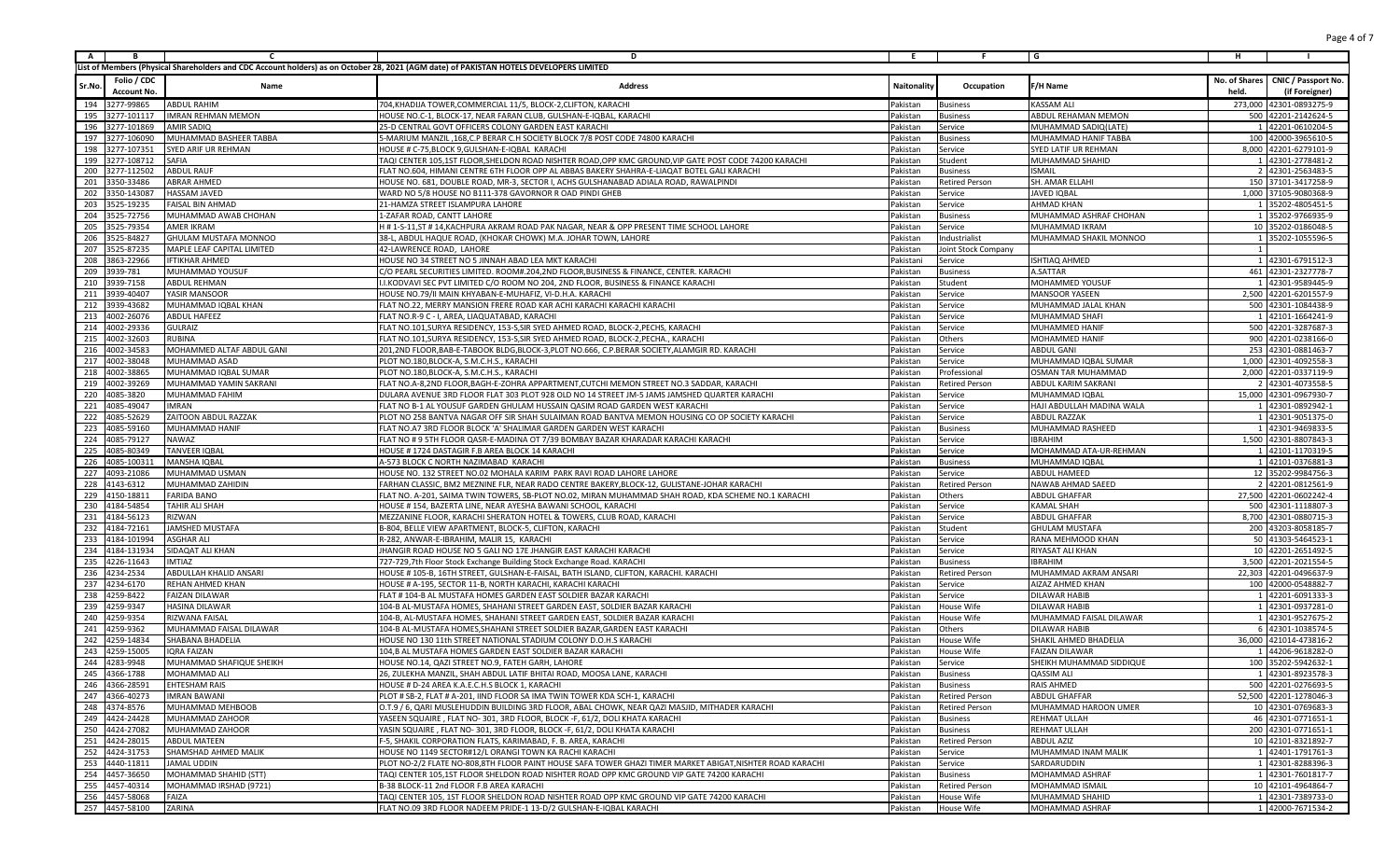| A                                      |                    | c                                       | D                                                                                                                                            | Ε.                   |                                          | G                                            | н       |                                                  |
|----------------------------------------|--------------------|-----------------------------------------|----------------------------------------------------------------------------------------------------------------------------------------------|----------------------|------------------------------------------|----------------------------------------------|---------|--------------------------------------------------|
|                                        |                    |                                         | List of Members (Physical Shareholders and CDC Account holders) as on October 28, 2021 (AGM date) of PAKISTAN HOTELS DEVELOPERS LIMITED      |                      |                                          |                                              |         |                                                  |
|                                        | Folio / CDC        |                                         |                                                                                                                                              |                      |                                          |                                              |         | No. of Shares   CNIC / Passport No.              |
| Sr.No                                  | <b>Account No.</b> | Name                                    | <b>Address</b>                                                                                                                               | Naitonality          | Occupation                               | F/H Name                                     | held.   | (if Foreigner)                                   |
| 4457-59231<br>258                      |                    | FAYZAN                                  | FLAT NO-09 3RD FLOOR NADEEM PRIDE-1, 13-D/2 GULSHAN-E-IQBAL KARACHI                                                                          | Pakistan             | Service                                  | MUHAMMAD ASHRAF                              |         | 1 42000-8160742-1                                |
| 259<br>4457-76672                      |                    | RASHEEDUDDIN                            | HOUSE NO 290/2 AZIZABAD F.B AREA KARACHI                                                                                                     | Pakistan             | Service                                  | <b>JAMILUDDIN</b>                            |         | 1 42101-1651249-9                                |
| 260<br>4457-89519                      |                    | SAFIA                                   | NAZAD KMC GROUND FLAT NO 105 AREA TAQI C ENTER SHELTON ROAD NISHTAR ROAD KARACHI KARACHI                                                     | Pakistan             | House Hold                               | MUHAMMAD SHAHID                              |         | 1 42301-2778481-2                                |
| 261<br>4705-89000                      |                    | AKHTAR HAYAT KHAN                       | HOUSE # 9 STREET # 13, SECTOR A DHA PHASE-I ISLAMABAD                                                                                        | Pakistan             | Service                                  | AKBAR HAYAT KHAN                             |         | 100 37405-0247665-3                              |
| 262<br>4804-29669                      |                    | MOHAMMAD JAVAID                         | R-49 SECTOR 15-A1, BUFFUR ZONE, KARACHI                                                                                                      | Pakistan             | <b>Business</b>                          | MUHAMMAD SHAFI                               |         | 3,000 42501-0192321-5                            |
| 263<br>4903-34717                      |                    | <b>NARGIS AMIN</b>                      | FLAT NO - B101, SAWERA CASTLE BLOCK - 3, PLOT NO - 164-C, P.E.C.H.S, KARACHI                                                                 | Pakistan             | House Wife                               | MUHAMMAD AMIN                                |         | 46,000 42301-4804225-8                           |
| 264<br>4952-28                         |                    | HERMAN SECURITIES (PRIVATE) LIMITED     | 501-502, 5TH FLOOR, CONTINENTAL TRADE CENTRE, BLOCK VIII, CLIFTON, KARACHI                                                                   | Pakistan             | Joint Stock Company                      |                                              | 87,500  |                                                  |
| 265<br>4952-10621                      |                    | MUHAMMED HANIF                          | FLAT NO. 811, B-BLOCK, 8TH FLOOR, CLIFTON VIEW APPARTMENT, BLOCK 8, CLIFTON, KARACHI                                                         | Pakistan             | Service                                  | HABIB FATEH MUHAMMAD                         |         | 5 42301-0983044-5                                |
| 266<br>4952-14656                      |                    | NAEEM ALI MUHAMMAD MUNSHI               | HOUSE NO. 2-A, KHAYABAN-E- GHAZI, PHASE V, D.H.A., KARACHI                                                                                   | Pakistan             | <b>Business</b>                          | ALI MOHAMMAD MUNSHI                          |         | 1,600 42301-0154375-7                            |
| 267<br>4952-15992                      |                    | UBNA JAWED                              | FLAT NO. 502, GARNET CENTRE, KHAYABAN-E-JAMI, BLOCK 8, CLIFTON, KARACHI                                                                      | Pakistan             | House Wife                               | JAWED ABA ALI                                |         | 1,500 42301-8770938-4                            |
| 268<br>5264-56007                      |                    | MUHAMMAD USMAN AURANGZEB                | HOUSE NO 2622/3-IX, AL-RAHEEM COLONY, NISHTER ROAD MULTAN                                                                                    | Pakistan             | <b>Business</b>                          | MUHAMMAD AFZAL ANSAR                         |         | 1,900 36302-0479039-5                            |
| 269<br>5264-58995                      |                    | JSMAN ALI                               | 68/216, DARAKSHAN SOCIETY, KALA BOARD, MALIR, KARACHI                                                                                        | Pakistan             | <b>Business</b>                          | MUHAMMAD ALI                                 |         | 11 42301-4957109-9                               |
| 5264-73135<br>270                      |                    | <b>ARIF MAHMOOD</b>                     | HOUSE NO.798/A, MAHMOODABAD GATE, STREET NO.5, KARACHI                                                                                       | Pakistan             | Service                                  | <b>MUHAMMAD TUFAIL</b>                       |         | 1 42301-1808034-9                                |
| 271<br>5264-107859                     |                    | ILYAS HUSSAIN                           | 1ST FLOOR, HOUSE NO.854, PLOT-39, LIAQUAT COLONY, HYDERABAD                                                                                  | Pakistan             | Service                                  | ISHAQUE HUSSAIN                              |         | 151 41303-6017517-5                              |
| 272                                    | 5264-111950        | <b>RUM USMAN</b>                        | HOUSE NO.68/216, DARAKSHAN SOCIETY, KALA BOARD, MALIR, KARACHI                                                                               | Pakistan             | House Wife                               | USMAN ALI                                    |         | 5 42201-1403669-0                                |
| 273 5348-19815                         |                    | KHURSHEED AHMED NISAR                   | 73, KOKAN HOUSING SOCIETY HYDER ALI ROAD KARACHI                                                                                             | Pakistan             | <b>Retired Person</b>                    | <b>NISAR AHMED</b>                           |         | 1 42201-0772039-3                                |
| 274<br>5348-19864                      |                    | MANSHA IQBAL                            | A-573 BLOCK-C NORTH NAZIMABAD KARACHI                                                                                                        | Pakistan             | <b>Business</b>                          | MUHAMMAD IQBAI                               |         | 1 42101-0376881-3                                |
| 275<br>5348-20425                      |                    | MUHAMMAD HANII                          | HH MISBAH SEC.(PVT) LIMITED 96-97 2ND FLOOR KARACHI STOCK EXCHANGE BUILDING STOCK EXCHANGE ROAD KARACHI                                      | Pakistan             | Business                                 | NOOR MUHAMMAD                                |         | 1,100 42401-7029798-5                            |
| 5348-26281<br>276                      |                    | MUHAMMAD SHOAIB                         | FLAT NO.206, MARIAM COMPLEX MRASTON ROAD BEHIND MAMA PARSI SCHOOL KARACH                                                                     | Pakistan             | <b>Business</b>                          | NOOR MUHAMMAD                                |         | 15 42301-4630499-9                               |
| 277<br>5512-80062                      |                    | SABIHA KHATOON                          | HOUSE # A-344, BLOCK 15, GULISTAN-E- JAUHAR KARACHI                                                                                          | Pakistan             | House Wife                               | SYED MUHAMMAD ASHFAQ                         |         | 1 42201-0668666-0                                |
| 278<br>5587-75727                      |                    | FATIMA ALI MALIK                        | HOUSE NO.43-J, STREET NO.76, MOHALA PHASE 1, DHA LAHORE CANTT. LAHORE                                                                        | Pakistan             | Student                                  | ALI ASLAM MALIK                              |         | 1 42301-1360013-0                                |
| 5587-75735<br>279                      |                    | ESSA ALI MALIK                          | 7-FLORANCE HOUSE, MAIN CANAL ROAD, THOKAR NIAZBEG, LAHORE                                                                                    | Pakistan             | Others                                   | ALI ASLAM MALIK                              |         | 2,100 42301-3178240-7                            |
| 280<br>6122-15669                      |                    | NAVEED HASAN                            | 95/1, KHAYABAN-E-SEHR, STREET 13, PHASE 6, D.H.A KARACH                                                                                      | Pakistan             | <b>Business</b>                          | MAHMOOD HASAN                                |         | 2,000 42000-0453784-3                            |
| 281<br>6122-16519                      |                    | NAFEESA DADA                            | FLAT #3, FIRST FLOOR, 327/2, RAHIMA SQUARE, BRITO ROAD, GARDEN EAST KARACHI                                                                  | Pakistan             | House Wife                               | YOUSUF DADA                                  |         | 1 42201-0472960-0                                |
| 282<br>6122-18630                      |                    | NAJEEB AHMED KHAN WARSI                 | FOUNDATION SECURITIES (PVT) LTD, GROUND FLOOR BAHRIA COMPLEX II M.T.KHAN ROAD KARACHI                                                        | Pakistan             | Service                                  | HABIB AHMED KHAN WARSI                       |         | 1 42501-1441230-1                                |
| 283<br>6122-19174                      |                    | <b>HAMZO KHAN MEMON</b>                 | FLAT # 203, 2ND FLOOR, FALAK ARCADE, NEAR OMI HOSPITAL, JS BANK IBA, M.A.JINNAH ROAD KARACHI                                                 | Pakistan             | Service                                  | <b>ABDUL HADI</b>                            |         | 2 45402-6801178-9                                |
| 284<br>6122-31377                      |                    | MARIYA DADA                             | FLAT # 3, FIRST FLOOR, RAHIMA SQUARE, 327/2, BRITTO ROAD, GARDEN EAST KARACHI                                                                | Pakistan             | Student                                  | <b>MOHD YOUSUF DADA</b>                      |         | 3 42201-8172658-0                                |
| 285<br>6122-32888                      |                    | MUHAMMAD NAVEED IQBAL                   | 1-B BLOCK 4, ASKARI TOWERS 3, SECTOR F, DHA PHASE 5 ISLAMABAD                                                                                | Pakistan             | Service                                  | CH. ,UHAMMAD IQBAL AWAN                      |         | 1,000 35200-1573967-5                            |
| 286<br>6122-40717                      |                    | ASMA ANJUM SIDDIQU                      | B-48. BLOCK -2 GULSHAN-E-IQBAL KARACH                                                                                                        | Pakistan             | Service                                  | RAHAT ALI SIDDIQL                            |         | 500 42201-6841030-0                              |
| 287<br>6122-40774                      |                    | GHAZANFAR AHMED SIDDIQU                 | A-99, METRO VILL III, BLOCK 1, GULZAR-E-HIJRI KARACHI                                                                                        | Pakistan             | Service                                  | JAMAL AHMED SIDDIQUI                         |         | 100 42501-2868232-5                              |
| 288<br>6122-42275                      |                    | RAHEEL AHMED SIDDIQU                    | A-99, METRO VILL III, BLOCK 1, GULZAR-E- HIJRI KARACHI                                                                                       | Pakistan             | Service                                  | JAMAL AHMED SIDDIQU                          |         | 100 42000-8783153-7                              |
| 289<br>6122-42358                      |                    | ADAM A HABIB                            | 201 - PAK HOME, PLOT -86, BLOCK 3 C.P. BARAR SOCIETY OFF ALAMGIR ROAD KARACHI                                                                | Pakistan             | <b>Retired Person</b>                    | <b>HABIB ESMAII</b>                          |         | 2 42201-0253820-7                                |
| 290<br>6122-55863                      |                    | WAQAS AHMED                             | FLAT NO. E-2, GROUND FLOOR, DECENT VIEW GULISTAN-E-JAUHAR KARACHI                                                                            | Pakistan             | Service                                  | MUHAMMAD SHOAIB                              |         | 1 42201-1620637-7                                |
| 6122-56929<br>291                      |                    | MOHAMMAD KHALII                         | 28/B, STREET 16/A, BLOCK B, PAK PWD ISLAMABAD                                                                                                | Pakistan             | Retired Person                           | <b>ABDUL GHAFFAR</b>                         |         | 25 38303-1663870-1                               |
| 292<br>6122-58453                      |                    | NASREEN AKHTAR                          | 28-B, STREET 16/A, BLOCK B, PAK PWD ISLAMABAD                                                                                                | Pakistan             | <b>Retired Person</b>                    | MOHAMMAD KHALII                              |         | 7 38303-1625618-0                                |
| 293<br>6122-60905                      |                    | ATIF LAIQ MIRZA                         | H-27, KDA, FLAT PH "3" SHADMAN TOWN 1, NORTH KARACHI KARACHI                                                                                 | Pakistan             | Service                                  | MIRZA LAIQ BAIG                              |         | 5,000 42101-7253260-7                            |
| 294<br>6122-71548                      |                    | HUMA BATOOL                             | HOUSE NO. 967, BLOCK-H SABZAZAR LAHORE                                                                                                       | Pakistan             | House Wife                               | MUHAMMAD AKMAI                               |         | 2 36601-6799074-8                                |
| 295<br>6122-78741                      |                    | MUHAMMAD MOIZ KAZI                      | HOUSE NO, 1250 BLOCK 17 F.B.AREA KARACHI                                                                                                     | Pakistan             | <b>Business</b>                          | <b>AMIRUDDIN KAZI</b>                        |         | 4 42301-4471808-1                                |
| 296<br>6122-78972                      |                    | AHSAN                                   | HOUSE # 8, PRINCE COTTAGE, ASHOKA STREET, GARDEN EAST KARACHI                                                                                | Pakistan             | Service                                  | <b>AMIR ALI</b>                              |         | 1 42201-7702900-1                                |
| 297<br>6122-81844                      |                    | <b>CHIZER MAHBOOB</b>                   | PLOT NO. 132 SECTOR 23 KORANGI INDUSTRIAL AREA KARACHI                                                                                       | Pakistan             | <b>Business</b>                          | SHEIKH SHAHID MAHMBOOB                       |         | 3,000 42301-0970386-9                            |
| 298<br>6122-85720                      |                    | <b>MUBIN</b>                            | FLAT A-407/1 4th FLOOR SHAES APARTMENTS BLOCK # 4 GULISTAN-E-JOHAR MAIN UNIVERSITY ROAD KARACHI                                              | Pakistan             | Service                                  | <b>DAWOOD</b>                                |         | 1 42401-1762438-9                                |
| 299                                    | 6122-127894        | HUSSAIN MUHAMMAD DADABHOY               | D-6, VARACHA HOUSE IV-C 10, NAZIMABAD # 4 KARACHI. KARACHI KARACHI                                                                           | Pakistan             | <b>Business</b>                          | MUHAMMAD HASHIM DADABHOY                     |         | 360 42101-1536701-3                              |
| 300<br>6445-18582                      |                    | MUHAMMAD ALI                            | HANIFA BAI MANZIL SHAHRAH-E-IRAQ HOUSE NO 07 STREET NO SB-2/52 SADDAR DAAK KHANA KHI KARACHI                                                 | Pakistan             | Business                                 | MUHAMMAD HAROON                              |         | 1 42000-0658015-9                                |
| 301<br>6445-21016                      |                    | <b>ABDUL RASHEED</b>                    | FLAT NO.3 FIRST FLOOR, WEST VIEW CO-OP H S LTD, PLOT C C3, BLOCK 8, CLIFTON, KARACHI                                                         | Pakistan             | Service                                  | MUHAMMAD BUX KHAWAJA                         |         | 1 42301-3448549-1                                |
| 302<br>6445-27732                      |                    | <b>JSMAN ALI</b>                        | HOUSE NO.68/216, DARAKHSHAN SOCIETY, KALA BOARD, MALIR, KARACHI                                                                              | Pakistan             | Others                                   | MUHAMMAD ALI                                 |         | 1 42301-4957109-9                                |
| 6445-62424<br>303                      |                    | <b>ATIMA SHAHID</b>                     | A-573, BLOCK C, NORTH NAZIMABAD, KARACHI, KARACHI                                                                                            | Pakistan             | House Wife                               | SHAHID IQBAL                                 |         | 2 42101-7650355-4                                |
| 304<br>6445-64420                      |                    | ABDUL RAHIM                             | 704-KHADIJA TOWER COMM 11/5, BLOCK-2 CLIFTON, KARACHI, KARACHI<br>ARIF HABIB LIMITED, 2ND FLOOR ARIF HABIB CENTRE, 23, M.T.KHAN ROAD KARACHI | Pakistan             | <b>Business</b>                          | KASSAM ALI<br><b>ABA ALI HABIB</b>           |         | 46,000 42301-0893275-9<br>90,000 42301-0870728-7 |
| 305<br>6452-5406                       |                    | MUHAMMAD SHAHID ALI<br>TARIO IOBAL KHAN |                                                                                                                                              | Pakistan             | <b>Business</b>                          |                                              |         |                                                  |
| 306<br>6452-21510<br>307<br>6452-41591 |                    | MUHAMMAD ASHRAF                         | HOUSE NO.69, STREET NO.6 KHAYABAN-E-BADBAN, PHASE V, DHA KARACHI<br>H # M-71/1/2, KHAYABAN-E-ITTEHAD PHASE 7, DHA KARACHI                    | Pakistan<br>Pakistan | <b>Business</b><br><b>Retired Person</b> | IQBAL AHMED KHAN<br><b>ABDUL SATTAR</b>      |         | 4,000 61101-1856569-1<br>1,500 42201-3638229-9   |
| 308                                    |                    |                                         |                                                                                                                                              | Pakistan             |                                          | <b>ABDUL RAHIM</b>                           |         | 500 36502-6948585-2                              |
| 6452-45865                             |                    | RUBINA KAUSAR                           | SAZRA HOUSE 112-Z, SCHEME NO. 3 FARID TOWN SAHIWAL                                                                                           |                      | House Wife                               |                                              |         |                                                  |
| 309 6452-46830<br>310 6452-59635       |                    | ATIF ASLAM BAJWA<br>MUHAMMAD AFZAL      | H # A-1, ZAMZAMA LINK ROAD NAVAL HOUSING COLONY, CLIFTON KARACHI<br>14-CCA, 1ST FLOOR, COMMERCIAL PHASE V, DHA LAHORE                        | Pakistan<br>Pakistan | <b>Retired Person</b><br><b>Business</b> | MUHAMMAD ASLAM BAJWA<br>M A SALEEM CHAUDHARY |         | 56,000 35200-1562060-5<br>100 35202-1043910-7    |
| 311 6502-14814                         |                    | <b>MAHNOOR</b>                          | HOUSE NO 52 KHAYABAN-E-ITTEHAD PHASE VI DHA KARACHI                                                                                          | Pakistan             | House Wife                               | <b>TAIMUR USMAN</b>                          |         | 190 42201-9326451-2                              |
| 312 6601-29224                         |                    | MUHAMMAD FAHEEM                         | FLAT NO.P-16, ASHRAF PLAZA SECTOR 14-B SHABMAN TOWN NORTH KARACHI                                                                            | Pakistan             | Service                                  | MUHAMMAD SAMI ULLAH                          |         | 1,000 42101-1405358-9                            |
| 313 6676-5078                          |                    | MALIK ARSHAD JAWAID                     | POLICE HEAD QUARTERS. HOUSE # 10.A WALL GARDEN ROAD KARACHI                                                                                  | Pakistan             | Service                                  | MALIK NADIR KHAN                             |         | 100 42301-3881917-5                              |
| 314 6684-29                            |                    |                                         | MOHAMMAD MUNIR MOHAMMAD AHMED KHANANI SEC 624-627, 6TH FLOOR, PSX BUILDING, STOCK EXCHANGE ROAD, KARACHI                                     | Pakistan             | Not Applicable                           |                                              | 100,000 |                                                  |
| 315<br>6684-847                        |                    | <b>HUMAIRA SHAKEEL</b>                  | MASHALLAH CORNER FLAT NO.A/110 IST FLOOR PLOT NO.5/B NAZIMABAD KARACHI                                                                       | Pakistan             | House Wife                               | SHAKIL AHMED SHAMSHI                         |         | 1 42101-6339863-0                                |
| 316 6684-68372                         |                    | <b>GHULAM MUSTAFA</b>                   | HOUSE NO.24/5 BLOCK 3-D NAZIMABAD NO.3 KARACHI                                                                                               | Pakistan             | <b>Retired Person</b>                    | <b>GHULAM AHMED</b>                          |         | 1 42101-6475502-7                                |
| 317 6684-89378                         |                    | SHEIKH MUHAMMAD NASIR                   | PLOT NO.A-83 BLOCK 9 DASTAGIR SOCIETY FEDERAL B AREA KARACHI                                                                                 | Pakistan             | <b>Retired Person</b>                    | WALI MUHAMMAD M SHEIKH                       |         | 5 42101-6127627-5                                |
| 318<br>6684-90004                      |                    | NASEEM NASIR SHEIKH                     | HOUSE NO.A-83 BLOCK 9 DASTAGIR SOCEITY FEDERAL B AREA KARACHI                                                                                | Pakistan             | House Wife                               | SHEIKH MUHAMMAD NASIR                        |         | 5 42101-3872495-6                                |
| 319 6684-92422                         |                    | NAHEED IQBAL                            | HOUSE NO.3/508 SHAH FAISAL COLONY NO.3 KARACHI                                                                                               | Pakistan             | House Wife                               | IQBAL HUSSAIN                                |         | 1 42000-0415982-0                                |
| 320 6684-92703                         |                    | ANWER IQBAL                             | HOUSE NO.B-108 BLOCK-1 GULISTAN-E-JAUHAR KARACHI                                                                                             | Pakistan             | <b>Retired Person</b>                    | <b>IQBAL HUSSAIN</b>                         |         | 1 42201-9369885-7                                |
| 321 6684-101959                        |                    | MUHAMMAD USMAN SHEIKH                   | HOUSE NO.A-83 BLOCK 9 DASTAGIR SOCEITY FEDERAL B AREA KARACHI                                                                                | Pakistan             | Service                                  | SHEIKH MUHAMMAD NASIR                        |         | 10 42101-9611594-7                               |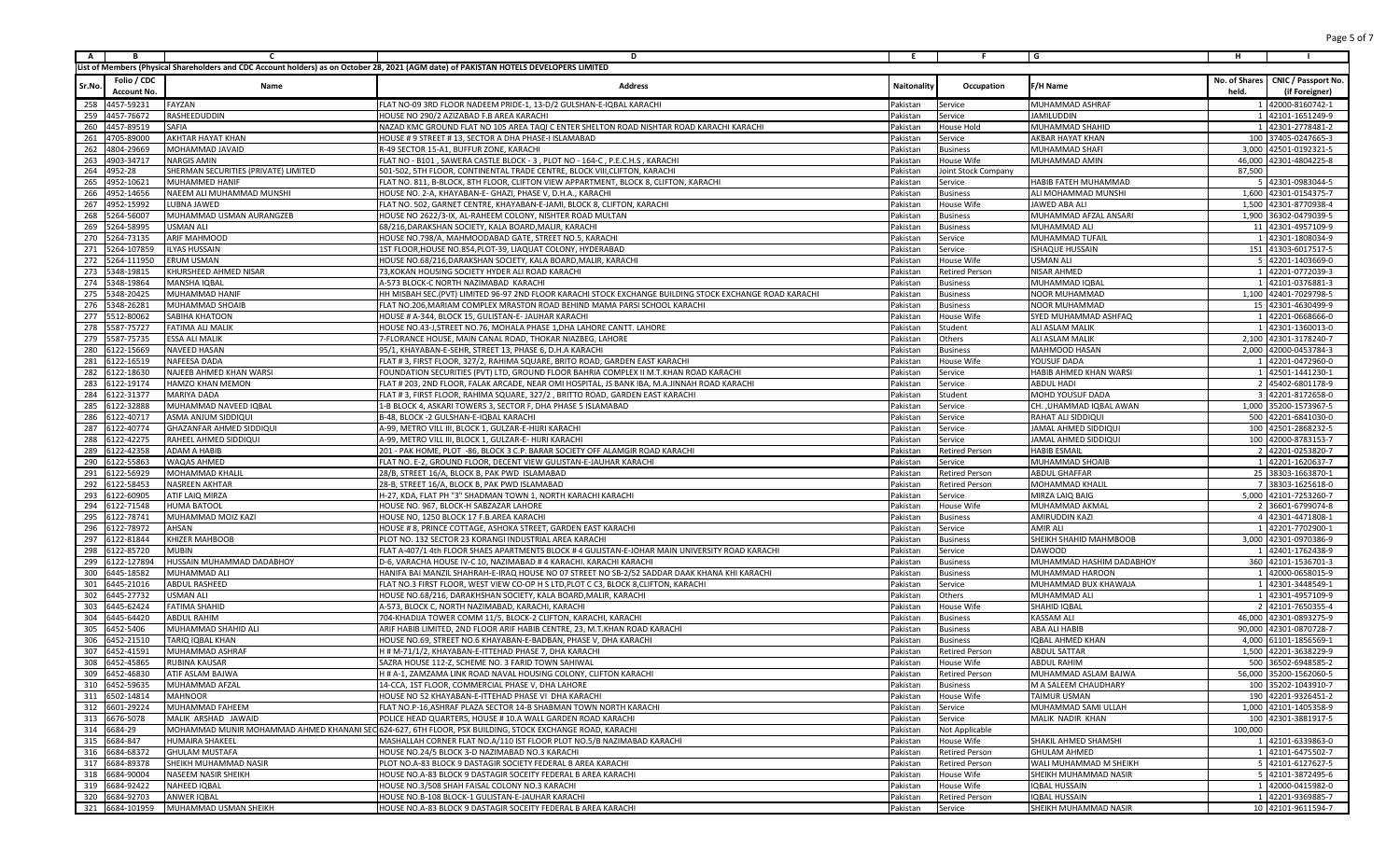| <b>A</b> | B                           | $\mathbf{r}$                    | D                                                                                                                                       | Ε.          | . F                   | G                                | н                                           |
|----------|-----------------------------|---------------------------------|-----------------------------------------------------------------------------------------------------------------------------------------|-------------|-----------------------|----------------------------------|---------------------------------------------|
|          |                             |                                 | List of Members (Physical Shareholders and CDC Account holders) as on October 28, 2021 (AGM date) of PAKISTAN HOTELS DEVELOPERS LIMITED |             |                       |                                  |                                             |
|          | Folio / CDC                 |                                 |                                                                                                                                         |             |                       |                                  | No. of Shares<br><b>CNIC / Passport No.</b> |
| Sr.No    | Account No.                 | Name                            | <b>Address</b>                                                                                                                          | Naitonality | Occupation            | -/H Name                         | held.<br>(if Foreigner)                     |
| 322      | 6684-103484                 | <b>AQEEL AHMED</b>              | HOUSE NO.164 AREA C-1 LANDHI NO.1 KARACHI                                                                                               | Pakistan    | Service               | <b>MUNNAN KHAN</b>               | 1 42201-0636438-3                           |
| 323      | 6684-108129                 | MUZAMIL                         | HOUSE NO.R.C 5/8 MOOSA DHANA BUILDING LALA DHANA STREET GAZDARABAD KARACHI                                                              | Pakistan    | Others                | GHULAM ALI                       | 111 42301-4773552-7                         |
| 324      | 6684-125230                 | MUHAMMAD AKHTAR LODHI           | HOUSE NO.A-10 BLOCK 10-A GULSHAN-E-IQBAL KARACH                                                                                         | Pakistan    | Service               | FAROOQ AHMED LODH                | 2 42101-9289155-9                           |
| 325      | 6684-126832                 | RUBINA SAEED                    | HOUSE NO R-9 MOHALLAH C-1 AREA LIAQUATABAD KARACHI                                                                                      | Pakistan    | House Wife            | <b>SAEED AHMED SHAIKH</b>        | 1 42101-1549857-0                           |
| 326      | 6684-126840                 | RUBINA SAEED                    | HOUSE NO R-9 MOHALLAH C-1 AREA LIAQUATABAD KARACHI                                                                                      | Pakistan    | House Wife            | SAEED AHMED SHAIKH               | 1 42101-1549857-0                           |
| 327      | 6684-128572                 | RUBINA SAEED                    | HOUSE NO R-9 MOHALLAH C-1 AREA LIAQUATABAD KARACHI                                                                                      | Pakistan    | House Wife            | SAEED AHMED SHIEKH               | 1 42101-1549857-0                           |
| 328      | 6684-128580                 | RUBINA SAEED                    | HOUSE NO R-9 MOHALLAH C-1 AREA LIAQUATABAD KARACHI                                                                                      | Pakistan    | House Wife            | SAEED AHMED SHIEKH               | 1 42101-1549857-0                           |
| 329      | 6684-138555                 | <b>IFTIKHAR HUSSAIN</b>         | HOUSE NO.B-108 BLOCK 1 GULISTAN-E-JOHAR KARACHI                                                                                         | Pakistan    | Service               | <b>KAFAYAT HUSSAIN</b>           | 2 42000-3670520-9                           |
| 330      | 6684-139082                 | SONAM MAHA                      | HOUSE NO.R-9 C-1 AREA LIAQUATABAD KARACHI                                                                                               | Pakistan    | House Wife            | MUHAMMAD KAMRAN                  | 1 42201-4504297-2                           |
| 331      | 6684-144462                 | REHAN AHMED                     | FLAT NO.2 BLOCK E GROUND FLOOR DECENT VIEW APARTMENT BLOCK 13 GULISTAN-E-JOHAR KARACHI                                                  | Pakistan    | Student               | MUHAMMAD SHOAIB                  | 1 42201-7694121-3                           |
| 332      | 6684-145584                 | MUHAMMAD ZOHAIB LODHI           | HOUSE NO.A-10 BLOCK 10-A GULSHAN-E-IQBAL KARACHI                                                                                        | Pakistan    | Service               | MUHAMMAD AKHTAR LODHI            | 2 42101-3820203-5                           |
| 333      | 6684-147184                 | <b>IRFAN MAJEED</b>             | HOUSE NO.8/28 WILLAYATABAD NO.1 MANGHOPIR ROAD PAK COLONY KARACHI                                                                       | Pakistan    | Service               | <b>ABDUL MAJEED</b>              | 1 42401-6740811-3                           |
| 334      | 6684-148232                 | MUNTAHA HUSSAIN                 | HOUSE NO.B-108 BLOCK 1 GULISTAN-E-JOHAR KARACHI                                                                                         | Pakistan    | House Hold            | ANWAR IQBAL                      | 1 42201-7940781-2                           |
| 335      | 6684-152747                 | ANAMTA HUSSAIN                  | HOUSE NO.B-108 BLOCK 1 GULISTAN-E-JOHAR KARACHI                                                                                         | Pakistan    | House Hold            | ANWAR IQBAL                      | 1 42201-7940686-2                           |
| 336      | 6684-154511                 | ZUBAIDA KHATOON                 | FLAT NO.BM-2 MEZZAINE FLOOR BLOCK B FARHAN CLASSIC PLOT F SCHEME 36 BLK-12 GULISTAN-E-JAUHAR KARACHI                                    | Pakistan    | House Wife            | MUHAMMAD ZAHIDDIN                | 1 42201-0684832-6                           |
| 337      | 684-154529                  | MUHAMMAD ZAHIDIN                | FLAT NO.BM-2 MEZZAINE FLOOR BLOCK B FARHAN CLASSIC PLOT F SCHEME 36 BLK-12 GULISTAN-E-JAUHAR KARACHI                                    | Pakistan    | Retired Person        | AHMED SAEED                      | 1 42201-0812561-9                           |
| 338      | 6684-156276                 | HUMAIR SHAIKH                   | MALL SQUARE 2 FLOOR FLAT NO CA/2 MOHALLAH ZAMZAMA PHASE 5 DHA KARACHI                                                                   | Pakistan    | Service               | RASOOL BUX SHAIKH                | 10,500 42301-2529586-9                      |
| 339      | 6684-159841                 | MANSHA IQBAL                    | HOUSE NO.A-573 BLOCK C NORTH NAZIMABAD KARACHI                                                                                          | Pakistan    | Business              | MUHAMMAD IQBAL                   | 2 42101-0376881-3                           |
| 340      | 684-159940                  | MANSHA IQBAL                    | HOUSE NO.A-573 BLOCK C NORTH NAZIMABAD KARACH                                                                                           | Pakistan    | Business              | MUHAMMAD IQBAL                   | 1 42101-0376881-3                           |
| 341      | 6684-165988                 | MUHAMMAD AL                     | FLAT NO.505 PLOT NO.126 SANA TOWER GARDEN WEST KARACHI                                                                                  | Pakistan    | Others                | MUHAMMAD HANIF MEMON             | 3,000 42000-7311943-1                       |
| 342      | 6684-171507                 | MUHAMMED ABEDIN                 | BM2 FARAN CLASSIC MEZANINE FLOOR NEAR RADO BAKER CENTER GULISTAN-E- JOHAR KYC BLOCK 12 KARACHI                                          | Pakistan    | Retired Person        | AHMED SAEED                      | 1 42201-8224270-1                           |
| 343      | 684-179005                  | MUHAMMAD SHAHID                 | FLAT NO.9-18/19 3RD FLOOR KARIM MANZIL WADHUMAL UDHARAM ROAD PAN MANDI KARACH                                                           | Pakistan    | Others                | <b>ABDUL GHAFFAR</b>             | 1 42301-4596491-5                           |
| 344      | 6684-179013                 | SHANILA BANO                    | FLAT NO.9-18/19 3RD FLOOR KARIM MANZIL WADHUMAL UDHARAM ROAD PAN MANDI KARACHI                                                          | Pakistan    | House Wife            | <b>ABDUL HAI</b>                 | 1 42301-2292796-0                           |
| 345      | 6684-179021                 | SEEMA YASEEN                    | FLAT NO.9-18/19 3RD FLOOR KARIM MANZIL WADHUMAL UDHARAM ROAD PAN MANDI KARACHI                                                          | Pakistan    | House Wife            | MUHAMMAD YASEEN                  | 1 42301-0841329-0                           |
| 346      | 6684-179039                 | <b>ABDUL GHAFFAR</b>            | FLAT NO.9-18/19 3RD FLOOR KARIM MANZIL WADHUMAL UDHARAM ROAD PAN MANDI KARACHI                                                          | Pakistan    | Others                | <b>HAJI ADAM</b>                 | 1 42301-1095593-3                           |
| 347      | 6684-184328                 | MUHAMMAD FAROOQ AHMAD LODHI     | HOUSE NO.A-10 BLOCK 10-A GULSHAN-E-IQBAL KARACH                                                                                         | Pakistan    | Others                | MUHAMMAD AYUB LODHI              | 2 42101-7331136-1                           |
| 348      | 6684-190473                 | RIZWAN                          | ARBIAN SEA ENTERPRICES LTD BUSINESS ARCADE MOVENPICK HOTEL KARACHI                                                                      | Pakistan    | Service               | <b>ABDUL GHAFFAR</b>             | 3,000 42301-0880715-3                       |
| 349      | 6684-193410                 | MUHAMMAD SHAHZAD                | FLAT NO.D-7 CRESCENT APPARTMENT BLOCK 13 D/3 GULSHAN-E-IQBAL KARACHI                                                                    | Pakistan    | Service               | MUHAMMAD SALEEM                  | 6,000 42201-6707704-3                       |
| 350      | 6684-195720                 | <b>ADNAN HAROON</b>             | FLAT NO.401 MAHEEN ARCADE SHARFABAD ROAD NO.2 BMCHS KARACHI                                                                             | Pakistan    | Service               | <b>HAROON ABDUL SATTAR</b>       | 3,000 42201-1664121-5                       |
| 351      | 6684-197718                 | ARSALAN NAZIR                   | PLOT NO.SC-41 METRO CORNER FLAT NO.5-A CHANDNI CHOWK STADIUM ROAD KARACHI                                                               | Pakistan    | Service               | <b>NAZIR AHMED</b>               | 100 42201-0622222-1                         |
| 352      | 684-205628                  | MUHAMMAD SHERAZ                 | --51 JAMSHED QTR JAIL RD PECHS KARACHI KARACHI                                                                                          | Pakistan    | Business              | MUHAMMAD ASLAM                   | 500 42301-0971332-1                         |
| 353      | 6684-219603                 | ALTAF HUSSAIN KASBATI           | FLAT 402 ABDULLAH REGENCY BMCHS BLOCK 3 BAHADURABAD KARACHI KARACHI                                                                     | Pakistan    | Service               | JAN MUHAMMAD KASBATI             | 500 42201-4702826-7                         |
| 354      | 6684-225485                 | <b>HUMAIR SHAIKH</b>            | MALL SQUARE 2 FLOOR FLAT NO CA/2 MOHALLA H ZAMZAMA PHASE 5 DHA KARACHI KARACHI                                                          | Pakistan    | Service               | <b>RASOOL BUX SHAIKH</b>         | 7,500 42301-2529586-9                       |
| 355      | 6700-36987                  | ARSHAD JAHANGIR                 | 397-NIZAM BLOCK ALLAMA IQBAL TOWN LAHORE                                                                                                | Pakistan    | Business              | <b>BARKAT ALI JAHANGIF</b>       | 1 35202-2992817-1                           |
| 356      | 6890-792                    | MOHAMMED USMAN                  | 301, ADAM GARDEN, NEAR K.M.C.C, LAL MUHAMMED CHAUDRY ROAD, HILL PARK, KARACHI                                                           | Pakistan    | Business              | <b>ABDUL AZIZ</b>                | 500 42201-0547327-3                         |
| 357      | 6890-1246                   | RIZWAN                          | ASLAM MOTIWALA PALACE, 4TH FLOOR, FLAT NO.403, BOHREE ROAD, KHARADAR, KARACHI                                                           | Pakistan    | Service               | <b>ABDUL GHAFFAR</b>             | 25,630 42301-0880715-3                      |
| 358      | 6890-1303                   | RASHID                          | IDEAL HOMES, FLAT# G-2, GROUND FLOOR, PL OT#J.M 386, OLD# 26/1, JAMSHED QUARTERS, KARACHI                                               | Pakistan    | Service               | <b>ABDUL GHAFFAR</b>             | 1 42301-0835152-3                           |
| 359      | 039-2111                    | ALI MUHAMMAD                    | FLAT NO.301, BLOCK-C, HEAVEN PRIDE, PLOT NO.JM-673/1, FATIMA JINNAH COLONY, NO.3, JAMSHED ROAD, KARACHI                                 | Pakistan    | Service               | MUHAMMAD IBRAHIM                 | 250 42000-8809937-7                         |
| 360      | 7179-3099                   | HASAN DADABHOY                  | HOUSE NO.IV, F-7/9 NAZIMABAD KARACHI                                                                                                    | Pakistan    | Retired Person        | GHULAM HUSAIN DADABHOY           | 300 42101-5156691-5                         |
| 361      | 7328-2548                   | NIDA IQBAL                      | C/OHAJI KHUDABUX AMIR UMAR 3RD FLOOR COTTON EXCHHANGE BLDG.I I CHUNDIGAR KARACHI                                                        | Pakistan    | Student               | IQBA LUMER                       | 175 42201-5976148-0                         |
| 362      | 7344-3544                   | MUHAMMED WASI                   | HOUSE NO 347 BLOCK 2 AZIZ ABAD FEDERAL B AREA KARACHI KARACHI                                                                           | Pakistan    | Service               | MUHAMMAD NAQI                    | 1 42101-4087470-9                           |
| 363      | 7450-11643                  | SABIHA KHATOON                  | A-344, BLOCK-15, GULISTAN-E-JOHAR, KARACHI                                                                                              | Pakistan    | Others                | SYED MUHAMMAD ASHFAQ             | 1 42201-0668666-0                           |
|          | 364 7450-14712              | MUHAMMAD ARSLAN AHMED           | A-10, FALCON APPARTMENT, 4th FLOOR, PLOT # 716/10, FATIMA JINNAH COLONY, JAMSHED ROAD-3, KARACHI                                        | Pakistan    | Service               | MUHAMMAD ASLAM                   | 10 42201-4138262-9                          |
| 365      | 7450-14720                  | MUHAMMAD AZAM                   | FLAT # 29-30, 2nd FLOOR, BLOCK-F, SHEESH MAHAL APPRT., PLOT # 3/1, NEAR HAKANI CHOWK, KARACH                                            | Pakistan    | Student               | AHMED ABDULLAH                   | 1 42301-9265472-9                           |
| 366      | 7450-16527                  | IRFAN                           | FLAT # 29-30, 2nd FLOOR, BLOCK-F, SHEESH MAHAL APPRT., PLOT # 3/1, NEAR HAKANI CHOWK, KARACH                                            | Pakistan    | Service               | <b>ABDUL AZIZ</b>                | 1 42301-0806647-9                           |
| 367      | 7450-16667                  | SHUMAILA                        | FLAT # 29-30, 2nd FLOOR, BLOCK-F, SHEESH MAHAL APPRT., PLOT # 3/1, NEAR HAKANI CHOWK, KARACH                                            | Pakistan    | House Wife            | IRFAN                            | 1 42401-7663900-8                           |
| 368      | 7450-16675                  | SAMINA                          | FLAT # 29-30, 2nd FLOOR, BLOCK-F, SHEESH MAHAL APPART. PLOT # 3/1, NEAR HAKANI CHOWK, KARACHI                                           | Pakistan    | House Wife            | AHMED ABDULLAH                   | 2 42301-2770787-2                           |
| 369      | 7450-20503                  | SYED MUHAMMAD ASHFAQ            | HOUSE # A-344, BLOCK-15, GULISTAN-E-JOHAR, KARACHI                                                                                      | Pakistan    | Others                | SYED NISAR ALI                   | 1 42201-0791114-3                           |
| 370      | 7450-23325                  | NASREEN BANO                    | R-1137, BLOCK-14, F.B. AREA, KARACHI                                                                                                    | Pakistan    | House Wife            | SALEEM AHMED                     | 1 42201-6867365-2                           |
| 371      | 7450-24588                  | NIGHAT IOBAL                    | A-573, BLOCK-C, NORTH NAZIMABAD, KARACHI                                                                                                | Pakistan    | House Wife            | MUHAMMAD IQBAL                   | 2 42101-1662109-2                           |
| 372      | 7450-25890                  | <b>FAREEHA YOUSUF</b>           | R-1137, BLOCK-14, F.B. AREA, KARACH                                                                                                     | Pakistan    | House Hold            | YOUSUF KHAN                      | 2 42101-8827859-4                           |
|          | 373 7450-25908              | <b>SIDRA YOUSUF</b>             | R-1137, BLOCK-14, F.B. AREA, KARACHI                                                                                                    | Pakistan    | <b>House Wife</b>     | UMIAR JIBRAN                     | 1 42101-8838404-4                           |
|          | 374 10231-647               | SYED MUHAMMAD AZAM QADRI        | E-275, KAUSAR TOWN, MALIR, KARACHI - 37. 75 KARACHI                                                                                     | Pakistan    | <b>Business</b>       | MR. SYED FAKHRUDDIN QADRI        | 1 42501-1488430-3                           |
|          | 375 10231-11719 IQBAL BEGUM |                                 | 7 / 172, DEHLI MERCANTILE SOCIETY, BLOCK 3, KARACHI. KARACHI                                                                            | Pakistan    | House Hold            | HABIB UR REHMAN                  | 1 42000-7933995-6                           |
|          | 376 10231-12774             | SYED MUHAMMAD IRADAT JAWED KHAN | FLAT.NO.B-28, BASIT APPARTMENT NEAR REHMANI GARDEN, NISHTER ROAD GARDEN WEST KARACHI                                                    | Pakistan    | Service               | IMDAD HUSSAIN KHAN               | 4 42101-0990975-7                           |
|          | 377 10231-13624             | NAJMA                           | AL-SHUJA 444, BAHADURABAD NEAR ALAMGIR MASJID KARACHI                                                                                   | Pakistan    | House Wife            | SHUJA UR REHMAN                  | 1 42201-7191966-8                           |
|          | 378 10231-14523             | MUHAMMAD ILYAS                  | SHAKEEL GENERAL STORE, SHOP.NO.5 H.SALEEH M.MANZIL,ST-A-1, REHMANIA SWEET NEW KALRI,HINGORABA KARACHI                                   | Pakistan    | Service               | MUHAMMAD USMAN                   | 1 42301-3273610-9                           |
|          | 379 10231-14929             | ARIBA BAKHTAWAR AMNA            | AL SHUJA BANGLOW NO.444 BAHDURABAD KARACHI                                                                                              | Pakistan    | Service               | SAUJA UR REHMAN                  | 1 42201-0759179-6                           |
|          | 380 10231-14937             | <b>IRFANA GOHAR</b>             | AL SHUJAH 444, BAHADURABAD NEAR ALAMGIR MASJID, BLOCK-3 KARACHI KARACHI                                                                 | Pakistan    | House Hold            | MOHAMMAD SULTAN                  | 1 42201-0431121-4                           |
|          | 381 10231-16858             | MOHAMMAD YAKOOB                 | 603, 6TH FLOOR, BUSINESS PLAZA MUMTAZ HASSAN ROAD. KARACHI                                                                              | Pakistan    | <b>Retired Person</b> | USMAN                            | 1 42301-4177357-9                           |
|          | 382 10231-18607             | SHAHIDA JAWEED KHAN             | FLAT.NO.B-28, BASIT APARTMENTS NEAR REHMANI GARDEN, NISHTER ROAD GARDEN WEST KARACHI                                                    | Pakistan    | House Wife            | SYED MOHAMMAD IRADAT JAWEED KHAN | 1 42101-9074079-4                           |
|          | 383 10231-20090             | SAMINA                          | 603. 6TH FLOOR. BUSINESS PLAZA. MUMTAZ HASSAN ROAD KARACHI KARACHI                                                                      | Pakistan    | House Wife            | <b>MOHAMMAD ASIF</b>             | 1 42301-0804126-8                           |
|          | 384 10462-1341              | YASMIN<br>A.S                   | HOUSE 26, J-STREET OFF KHAYABAN E GHAZI PHASE VI, D. H. A., KARACHI KARACHI                                                             | Pakistan    | House Wife            | MOHAMMAD ARIF SAYA               | 801 42201-0667466-4                         |
|          | 385 10462-1812              | <b>HAJI SULEMAN</b><br>A.S      | C/o SAYA SECURITIES (PRIVATE) LIMITED 125, KARACHI STOCK EXCHANGE BLDG. STOCK EXCHANGE ROAD KARACHI                                     | Pakistan    | <b>Business</b>       | HAJI MUHAMMAD                    | 500 42301-5897518-7                         |